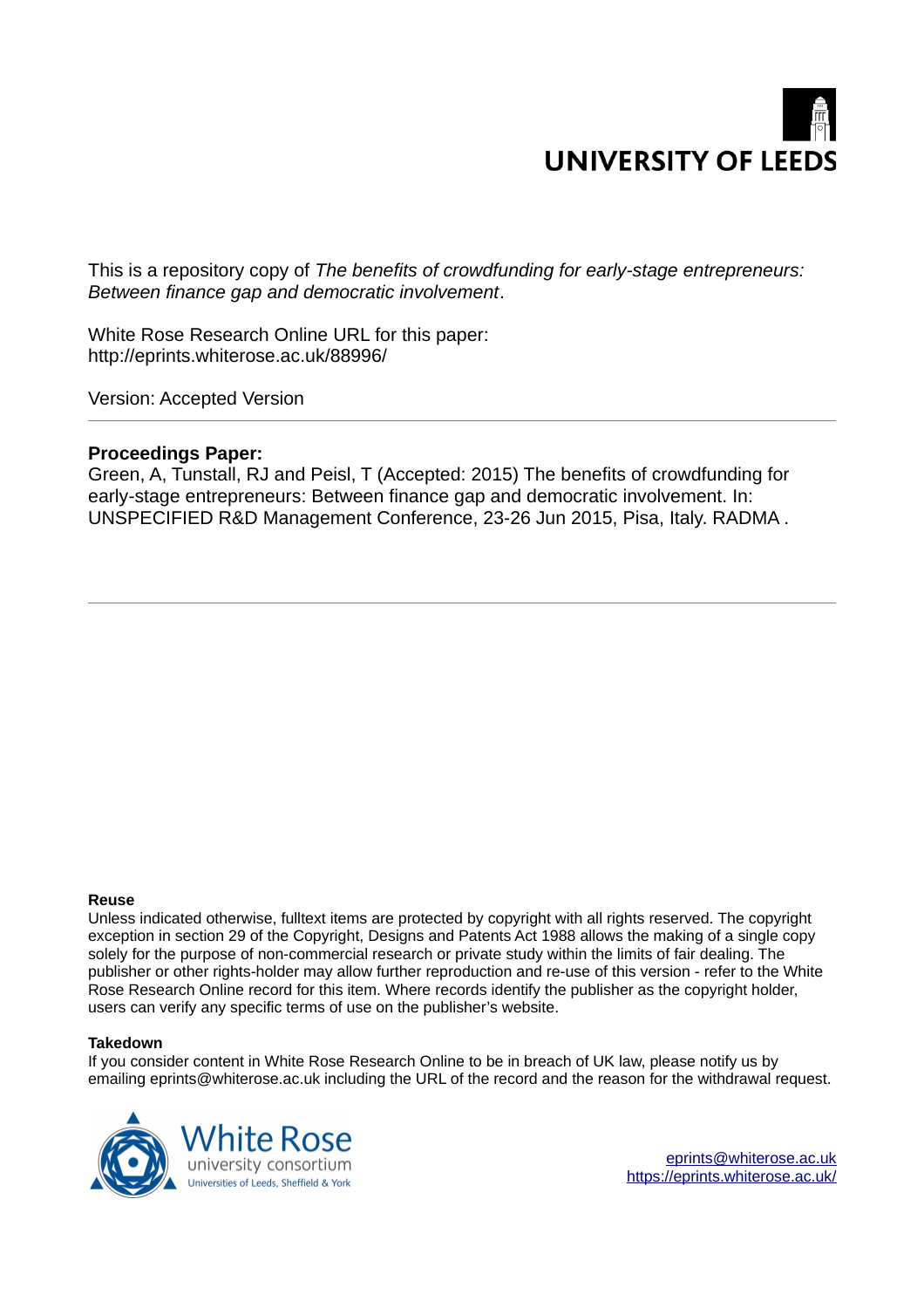# **The benefits of crowdfunding for early-stage entrepreneurs: Between finance gap and democratic involvement**

Green, Andrew<sup>1</sup> Tunstall, Richard<sup>2</sup> Peisl, Thomas $3$ 

 $^{1}$  andy.green@live.co.uk  $^{2}$ r.tunstall@leeds.ac.uk Leeds University Business School, University of Leeds, Leeds. LS2 9JT. United Kingdom.  $3$  tpeisl@hm.edu Department of Business Administration, Am Stadtpark 20, Munich University of Applied Sciences, 81243 Munich. Germany.

Crowdfunding has fundamentally impacted the world of entrepreneurial finance by providing a new alternative to equity, debt and bootstrapping which allows entrepreneurs to leverage 'the crowd' in order to generate financial investment and further 'value-added' benefits (Belleflamme et al., 2014; Harrison, 2013; Ordanini et al., 2011) generating £2.7 billion of investment in 2012 (Massolution, 2013). While research has begun to develop understanding of the phenomenon, this has tended to focus on the dynamics of investment platform activity, rather than the experiences of the entrepreneurs who engage in this activity. This paper empirically investigate the perceptions of benefits by early-stage entrepreneurs involved in one of the most common forms of crowdfunding; reward-based.

Through thematic analysis of interviews with a pilot sample of 2 experts and 5 early-stage entrepreneurs, benefits were identified, explored and contrasted with the literature and an existing conceptual framework before being explained. This resulted in a new empirically contextualised 'benefits' conceptual framework. Some of the anticipated benefits in the literature including overcoming finance difficulties and providing a basis for future finance were supported. Whilst the literature emphasises democratic investor involvement through financing decisions, the results of interviews indicated that investor involvement was more wide ranging and diverse, from simple investment to continuous engagement in the development of the business, supporting an understanding of how democratic involvement of the 'crowd' actually occurs. Furthermore, a number of drawbacks to crowdfunding are identified, such as the onerous time commitments of engaging in crowdfunding. Overall, the approach of each entrepreneur, their engagement with investors and the benefits they realised was found to be influenced by their personal ambitions and approach.

The empirically informed framework of benefits in crowdfunding from this study fills a gap in crowdfunding research and provides the basis for new enquiries. This adds value by illustrating the potential of crowdfunding research to go beyond a concern with platform activity to a better understanding of the impact on small business development and entrepreneurial learning when deciding on funding sources. The paper highlights that the issues relating to crowdfunding go beyond simple access to project finance to seeing crowdfunding as one aspect of a broader resource development strategy for early-stage projects. Furthermore, it illustrates how the entrepreneurs' own ambitions and approaches to venture development inform how they engage with crowdfunding investors. Finally, the framework suggests that the concept of democratic 'crowd' involvement may go beyond platform investment dynamics, through beginning to outline the process through which a new form of community stakeholder engagement in early-stage projects may be emerging. As a pilot study there is an opportunity to develop this study further by conducting international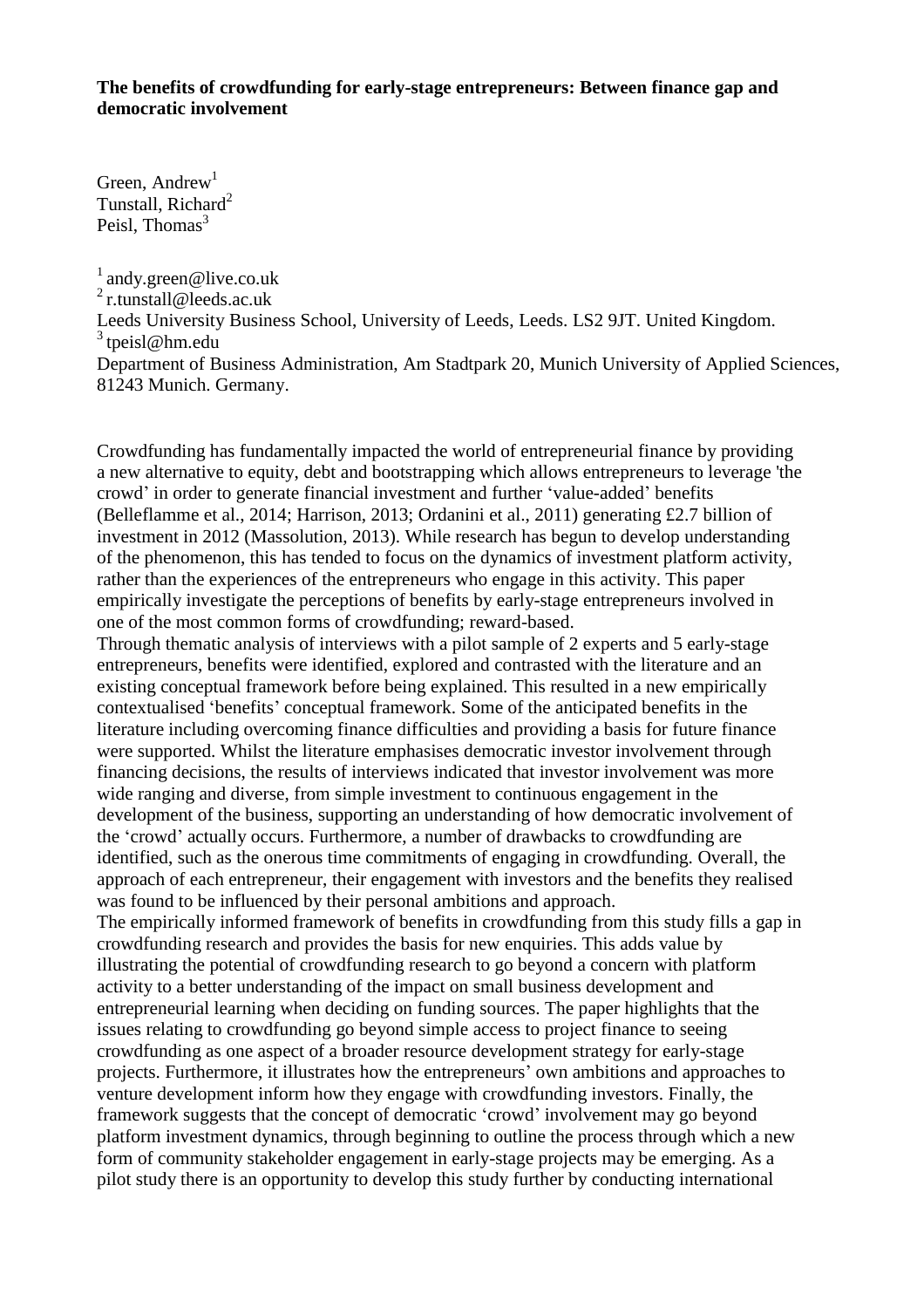cross-case analysis to further refine and contextualise the benefits framework and extend through further exploring the issues identified.

## **1. Introduction**

'We are witness to the rise of a new kind of investor, a new kind of entrepreneur, and a new kind of intermediary, who are all coming together in novel ways of channelling funds to innovative projects and SMEs.' (Klaes, quoted by De Buysere et al., 2012, pp. 5).

The fundamental principle that a business cannot begin or survive without cash is difficult to dispute (Van Auken and Neeley, 1996; Cassar, 2004; Axelson and Martinovic, 2013). Yet, for many new and early-stage businesses, funding is difficult to acquire. Whilst there are many reasons for this, including knowledge asymmetries and lack of a track record (Ebben and Johnson, 2005), it remains a serious concern in a world where the creation and growth of SMEs have long been considered fundamental to a thriving economy (Macht and Robinson, 2014; OECD, 2014; Lam, 2010; Grilo and Irigoyen, 2006; Cassar, 2004).

Crowdfunding is a recent phenomenon whose novelty, openness and exponential growth have attracted the interest of millions of people around the world (Mollick, 2014). This is particularly true of reward-based crowdfunding, such as the campaigns made famous by Kickstarter (2014). Millions of dollars are raised every year, occasionally by single projects, but a key question is whether this can help to overcome the difficulties faced by the entrepreneurs behind early-stage businesses?

In addressing this question, this paper considers the literature regarding entrepreneurial finance. The difficulties faced by early-stage entrepreneurs are considered, and their primary coping mechanisms analysed. Then, we introduce Macht and Weatherston's (2014) theoretical framework of crowdfunding benefits, and identify the limitations of this work and empirically interrogate this framework through interviews with experts and entrepreneurs.

This culminates in the presentation of a new empirically-based framework depicting the benefits of reward-based crowdfunding as perceived by the interviewees, in the context of early-stage businesses. In this context, the term 'early-stage entrepreneur' is used to describe anyone who has used business creation as a vehicle with which to create or exploit an opportunity, and has not raised external financing for their current project outside of crowdfunding.

#### **2. Factors influencing the rise of crowdfunding**

#### 2.1. Entrepreneurial financing

Procurement of financial capital has long been accepted as one of the main difficulties encountered by those starting new business ventures, and there exists a wealth of literature seeking to understand, analyse and make recommendations for businesses requiring capital (Denis, 2004; Ho and Wong, 2006; Klein et al., 2014; Macht and Robinson, 2009; Wong, 2002; Kerr et al., 2011; Kerr, 2010; Lam, 2010).

Despite the attention this area receives both academically and in practice, there remains a gap. New venture businesses, requiring early-stage or 'seed' funding are often left with two options: selffinancing or external forms of capital. External finance in particular, including debt and equity, has attracted significant research attention in understanding their unique benefits and drawbacks (e.g. Baeyens and Manigart, 2006; Brettel, 2003; BVCA, 2009; Cassar, 2005; David, 2012; Denis, 2004; Fried and Ganor, 2006; Harding and Corwling, 2006; Howorth and Moro, 2006; Hsu, 2002; Mahmud, 2013; Mason and Harrison, 1999; Stiglitz and Weiss, 1981; Van Osnabrugge and Robinson, 2000; Wong, 2009), yet often there lacks the sufficient amount of either (Lam 2010).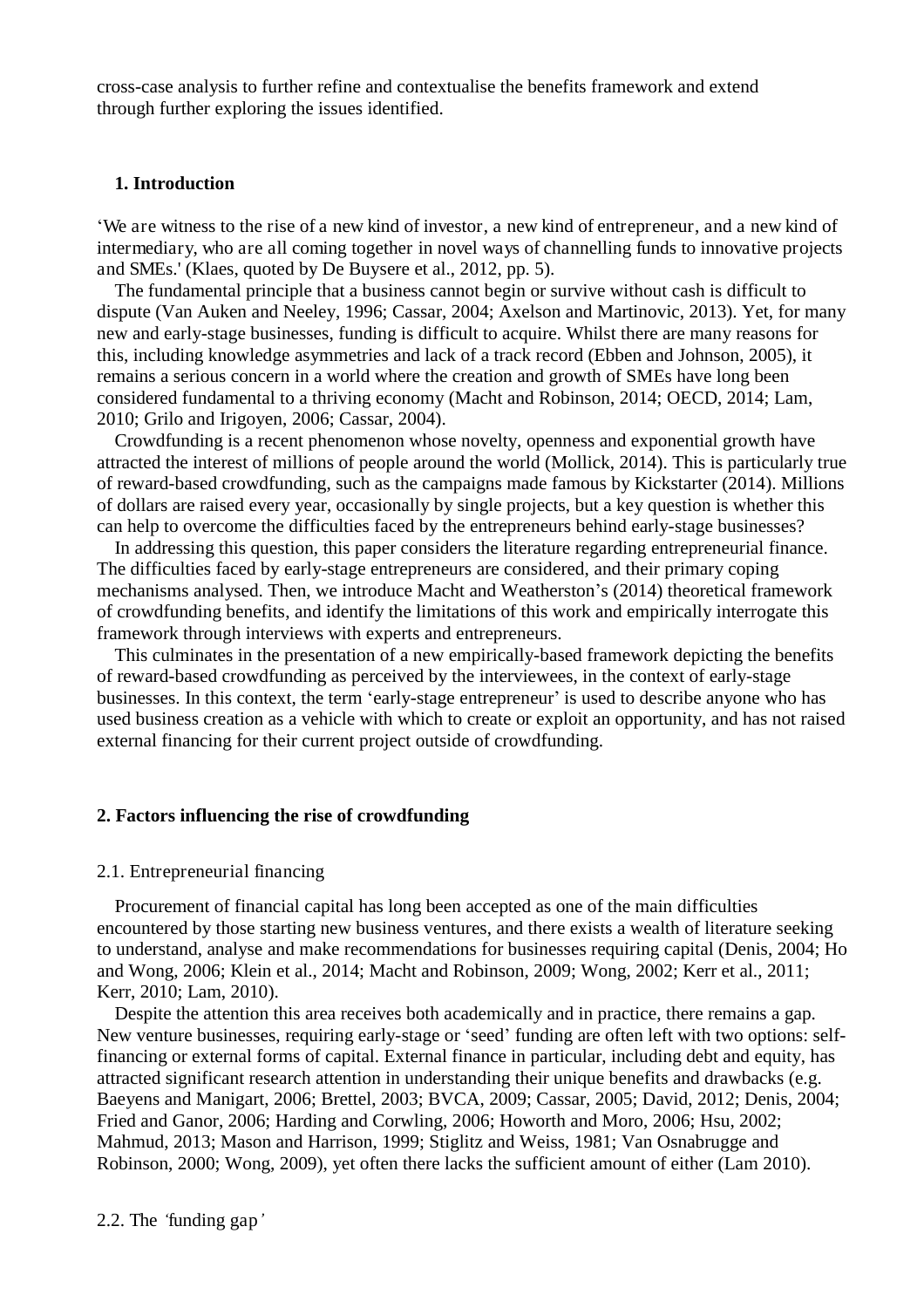In the 42 countries assessed by The Global Entrepreneurship Monitor, over 90% (\$600m) of startup capital was raised from sources other than banks and venture capitalists, with just 5.8% of that coming from BAs, and over 60% being invested by the founders themselves (GEM, 2006; Lam, 2009). Moreover, it is estimated that fewer than 0.5% of new ventures are created with business angel (BA) or venture capitalist (VC) investment (Bygrave et al., 2003, pp. 114). With an average of \$65,000 start-up capital required for a business (GEM, 2006), a shortage of funding can significantly restrict business start-up activity, As a result, access to finance has become a priority of governments, business owners and subsequent research (Hill et al, 2006; Department for Business, Innovation and Skills, 2012).

Whilst it is difficult to identify the exact demand for entrepreneurial finance at any given time, it is widely agreed that there is a considerable discrepancy between the supply and demand for such finance (GEM, 2006; Winborg, 2005 cited in Winborg, 2009; Lam, 2010; Macht and Weatherston, 2014). The Breedon Report (2012) estimates that in the UK, the difference between supply and demand of bank lending to early-stage and small businesses totalled £27 billion in 2007-2012, predicted to increase to £106 billion by 2017. This phenomenon is often referred to as the 'funding gap', and is cited as the primary reason that many entrepreneurs attempt to succeed with little or no external funding at all (Ebben and Johnson, 2006), requiring a range of activities on behalf of the entrepreneur, referred to as 'bootstrapping' (Carter and Van Auken, 2005; Winborg and Landstrom, 2000).

#### **3. Crowdfunding as an alternative**

Crowdfunding is a recent paradigm in the field of capital acquisition, whereby start-up and established businesses, charities and other initiatives may seek to generate funds publicly online amongst a range of potential private investors. The aim is to utilise this 'crowd' by raising small amounts of money from a large number of people.

At a time when the market for SME financing is in decline, crowdfunding is in a state of consistent growth. 2012 saw an increase of 81% up to \$2.7 billion of funding being raised via online crowdfunding platforms, distributed amongst over one million projects. This reached \$5.1 billion globally in 2013; up from \$530 million in 2009 (Massolution, 2013). Whilst these figures are allinclusive, comprising three types of crowdfunding and a range of global platforms, it is reasonable to assume that reward-based crowdfunding for early-stage businesses has also enjoyed considerable growth.

It is clear that new ventures rely on financial capital in order to succeed, and that those who don't receive funding from more traditional sources seek alternative options, often with suboptimal results (Mosey and Wright, 2007). The issue of access to finance for early-stage and small businesses has also been exacerbated by the post-2008 global recessions (Harrison, 2013), and the 'funding gap' very much remains.

Yet, the post-2008 economies have also seen the rise of crowdfunding as a legitimate source of finance for businesses of all sizes, stages and industries (Schweinbacher and Larralde, 2012). Essentially the financial aspect of the broader crowdsourcing movement (Kleeman et al., 2008; Cumming, 2012), it can be said that:

'[Crowdfunding] involves an open call, mostly through the Internet, for the provision of financial resources either in the form of donation or in exchange for the future product or some form of reward to support initiatives for specific purposes.*'* (Belleflamme et al., 2014, pp. 588).

The 'reward' here can be any of the three modes of crowdfunding: equity, debt and donation or reward (i.e. no financial or ownership rights) which, individually and as a collective, are fundamentally affecting traditional forms of entrepreneurial finance (Belleflamme et al., 2014; Harrison, 2013; Ordanini et al., 2011). In terms of volume, 2012 saw the total of crowdfunding raised globally reach \$2.7 billion – a growth of 81% on 2011, which itself saw growth of 64% (Massolution, 2013). Donation and reward-based crowdfunding, henceforth referred to as 'reward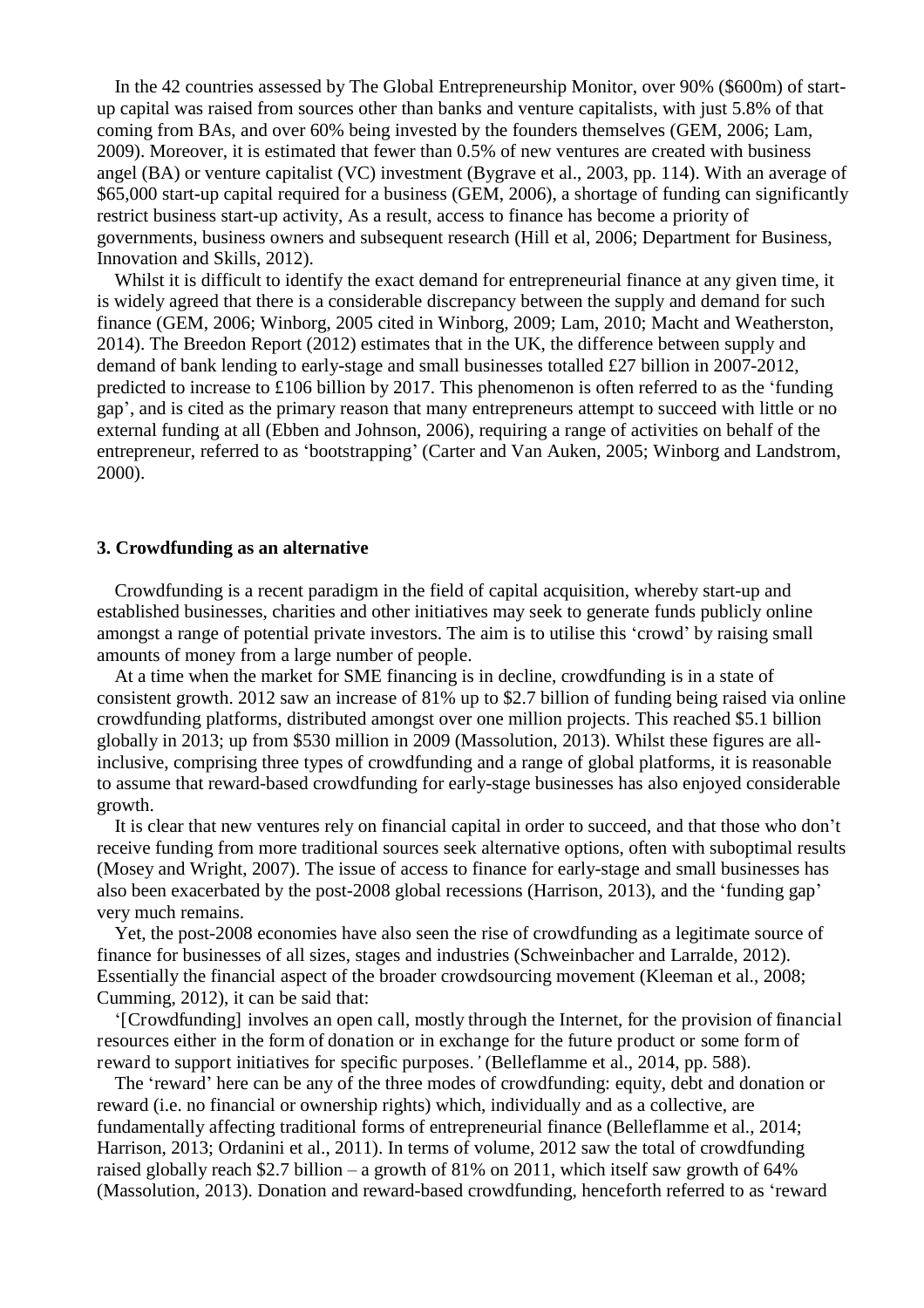crowdfunding', contributed \$1.4 billion of this total, demonstrating the particular strength of this crowdfunding mode.

Whilst crowdfunding as a concept is far from new – the Statue of Liberty's pedestal was rewardcrowdfunded in 1885 (Harrison, 2013) – its current form as an online financial platform came into popularity in 2009 with the launch of Kickstarter, and has seen over 1.1 million projects and ventures successfully funded by 2012 (Massolution, 2013).

As crowdfunding is a relatively recent phenomenon, research is understandably lacking, certainly in terms of empirical studies. The most directly relevant study in this area is that of Macht and Weatherston (2014), which comprises a review of the crowdfunding literature in order to discern the potential benefits and drawbacks which fund-seeking businesses might experience. They develop a framework of theoretical benefits, building on Macht's prior empirical work regarding those of business angel (BA) investment (Macht and Robinson, 2009; Figure 2). The paper considers all three types of crowdfunding.

The framework is built upon Macht and Robinson's 2008 review of BA benefits, and the four broad advantages of BA and VC funding are presented as potentially applicable to crowdfunding, with important differences added.

As an initial investigation, Macht and Wetherston's conceptual framework is developed from a literature review, yet lacks any empirical evidence. In addition, the framework's focus on the firm, rather than the entrepreneur, as the unit of analysis is a further limitation. Especially in small, young companies, it is likely to be the entrepreneur who makes the decisions regarding financial capital (Winborg, 2009) and as a result it is important to understand the perceptions of the individuals involved.



Figure 1. Framework of crowdfunding benefits (Macht and Weatherston, 2014).

# **4. Methodology**

In order to investigate the research question an initial pilot study was conducted. Initially, we conducted semi-structured interviews with two experts in the field of reward-based crowdfunding: Foxtrot, the Chief Software Officer of a UK-based reward crowdfunding platform and Golf, a cofounder of a UK-based equity crowdfunding platform.

The experts confirmed many of the features discussed in the literature. They both emphasised the unrestricted nature of crowdfunding in terms of business industry and stage and the publicity benefits for fundraisers generated through this medium's link with social media.

Golf, whose own platform enables equity, debt and reward crowdfunding, put a particular emphasis on the speed with which entrepreneurs can generate capital: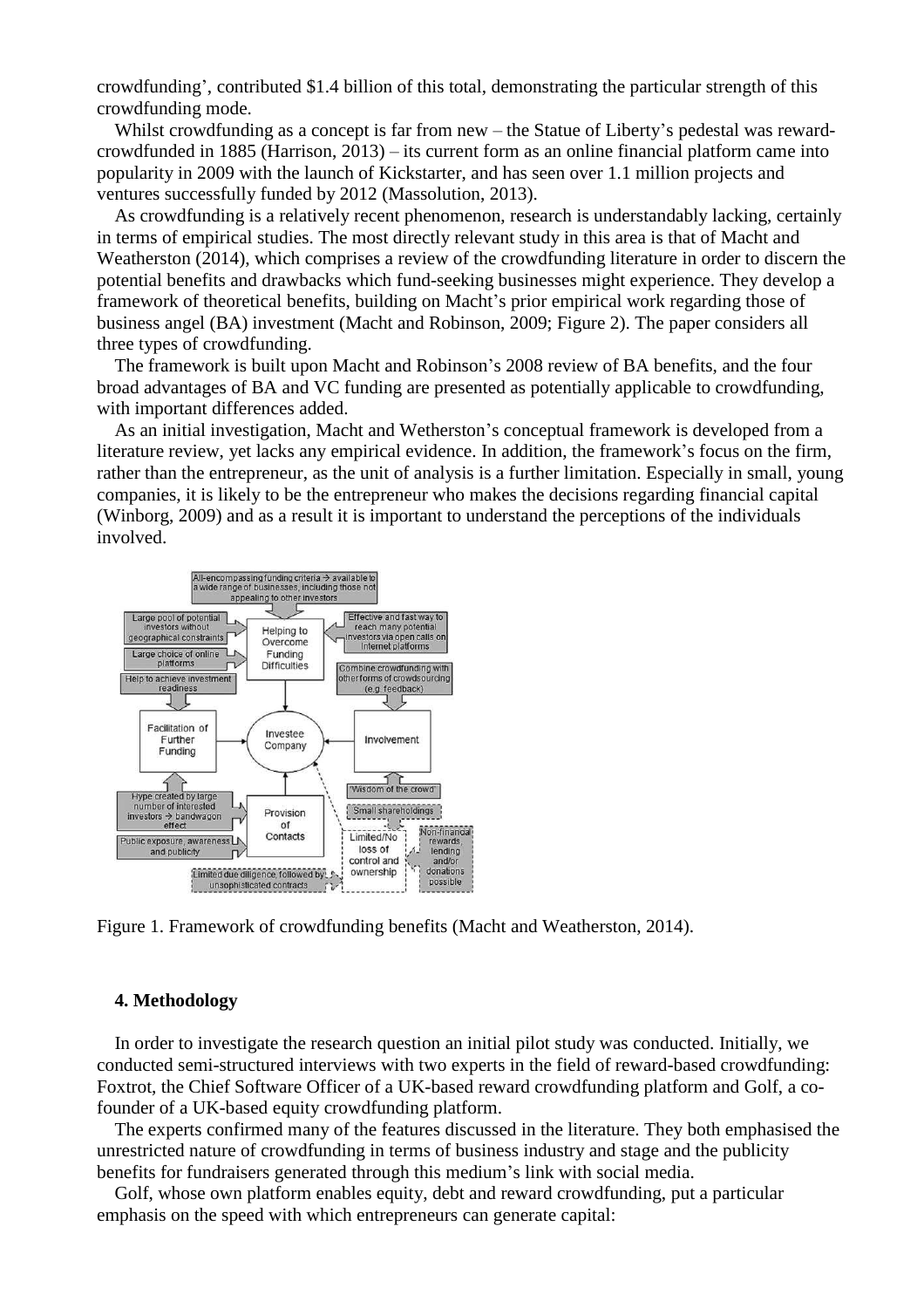'The main benefit, without a doubt, is that...you can raise the money quickly…As soon as the money is raised, it's yours.' (Golf)

Foxtrot also acknowledged the speed and relative ease with which a business can obtain crowdfunding, mostly owing to the limited due diligence involved. A key concern for this respondent was that these two features were suggested to enable the entrepreneur to acquire funds without a plan or post-investment monitoring . Whilst this is considered a benefit in the literature (Schwienbacher and Larralde, 2012), Foxtrot suggested this somewhat removed the responsibility of the entrepreneur to leverage the finance optimally. This was suggested to be exaggerated in the case of reward crowdfunding, where repayments need not be made at all.

Interestingly, neither expert mentioned the involvement of the crowd in the ways discussed by Macht and Weatherston (2014), other than their potential use as form of market research to validate a market offering before launch. Both respondent instead preferred to focus on the ease for entrepreneurs of raising finance.

As the first stage of the pilot study, the discrepancies between the experts' perceptions and extant literature helped to informed subsequent interviews with the entrepreneurs. However, it is acknowledged that neither the experts had first-hand experience of crowdfunding a business themselves. And whilst academic research regarding the platforms, industry and the 'crowd', along with expert opinions, are useful in addressing the research question, there is a lack of understanding of the individuals at the centre of the movement: the entrepreneurs themselves. As a result the next stage of the pilot study involved direct interviews with entrepreneurs.

# **5. Perceptions of the entrepreneurs**

This stage of the empirical study involved conducting 5 interviews with entrepreneurs around their experience of reward-based crowdfunding campaigns for early-stage startups. These participants are referred to as Alpha, Beta, Delta, Epsilon and Gamma. Early-stage firms were chosen as a focus as these were considered to be more likely to involve critical startup development issues than those faced by established small firms seeking funding for new product lines. Four key themes emerged, two related to the procurement of entrepreneurial finance directly, and two surrounding the involvement of the 'crowd' and the ownership benefits of reward crowdfunding specifically.

#### 5.1. Overcoming funding difficulties

The entrepreneur's ability to obtain finance has long been cited as one of the key determinants of a new venture's success (Van Auken and Neeley, 1996; Mosey and Wright, 2007). Based on their literature review, Macht and Weatherston (2014) anticipated that crowdfunding would offer unique opportunities in this area including, importantly, a lack of restrictions regarding the nature of the firm involved.

## Type of firm

Whilst all of the entrepreneurs ran early-stage businesses, four were for-profit, limited liability firms with one a non-profit community interest company (Alpha). Of the for-profit firms, Gamma and Delta were considered to be lifestyle firms, whilst Beta and Delta pursue modest growth. In addition, each business operates in a different industry. Whilst equity investors typically pursue high growth technology firms, and debt finance typically requires asset consideration, the results show that crowdfunding was available to these entrepreneurs, all of different industries and varying ambitions, as anticipated by Schwienbacher and Larralde (2012) and Lambert and Schwienbacher (2010).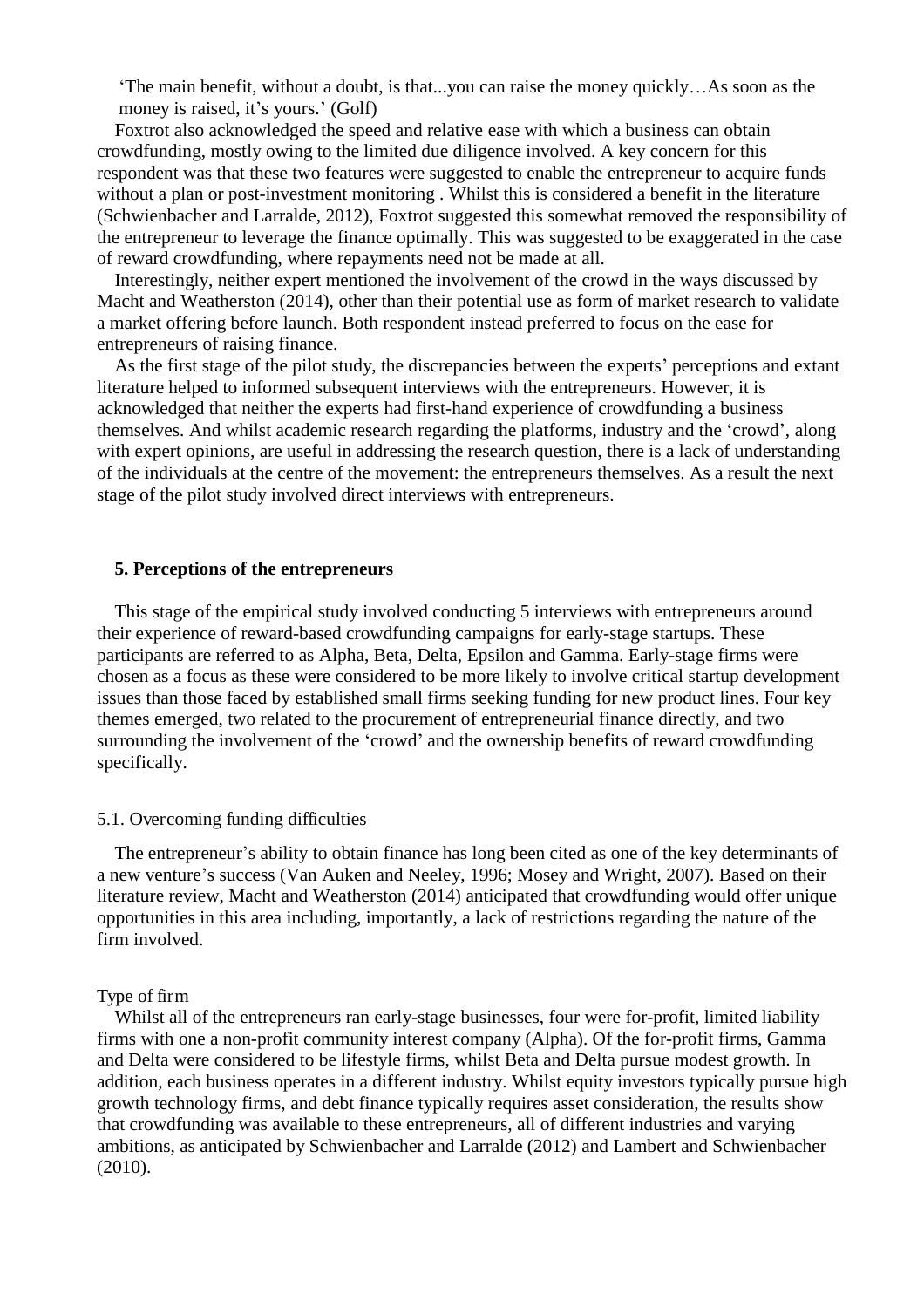The *'*funding gap*'*

The funding gap is demonstrably an important issue for small, early-stage firms seeking a relatively modest amount of capital (Bygrave et al., 2003). As the aim of the study was to empirically explore the benefits and drawbacks of reward-based crowdfunding, the data sample selected comprised only entrepreneurs who had raised capital in this way. Each participant raised a relatively moderate amount; considerably less than would be expected of a BA, VC or debt capital (Barrow et al., 2005; BVCA, 2009). The largest amount raised was £11,023 (Beta), with the highest target being £10,000 (Beta). It is perhaps for this reason that VC finance was never considered an option by any of the five participants.

Although the sample in this study does not preclude the acquisition of higher amounts, it shows that smaller finance, largely unobtainable through other external means (Ebben and Johnson, 2006; Baeyens and Manigart, 2006), can be acquired in this way.

For four participants, crowdfunding was their first experience of raising external finance (Alpha, Beta, Delta and Epsilon). Three of the entrepreneurs stated explicitly that alternative financial vehicles were unavailable for them (Alpha, Beta, Epsilon).

'[Personal debt] meant that I couldn't go to the bank; they would have laughed me out of the lobby...and I don't buy things on credit, I always use cash.' (Epsilon)

'At that stage, it wasn't necessarily an investable business.' (Beta)

Interestingly, however, only one of the participants (Gamma) attempted to acquire external funding and, although it is unlikely that they would have acquired such funding (Lam, 2010; GEM, 2006), it demonstrates that the so-called funding gap might be exaggerated in mind of the entrepreneurs studied. As such, whilst Macht and Weatherston (2014) anticipate that crowdfunding is useful for those firms lacking 'investment readiness' (pp. 4), findings indicated that the firm was only considered unready by four of the entrepreneurs interviewed. Alternatively, as has been shown with bootstrapping techniques (Winborg, 2009), the entrepreneurs may have made an active decision to pursue crowdfunding due to the unique benefits attached:

'We were only raising \$15,000, and whilst we could have raised that from individuals, we

looked more from a donor perspective than from investment.' (Delta)

There are a number of benefits unique to reward crowdfunding, as perceived by the entrepreneurs interviewed. One of these is the speed with which capital can be acquired.

## Speed of capital acquisition

All of the participants' online campaigns ran for 30 days or less, and the funds took no more than 5 days to be transferred to the entrepreneur. For two participants, speed of capital acquisition was crucial, as it enabled one to monetise an existing service before a competitor emerges (Beta), and the other to set up a business within a month of losing their prior employment and avoid personal financial difficulties (Epsilon):

'We were in a major hurry. I got fired [from my previous job] at the end of June and we had the shop open by the end of October.' (Epsilon)

One participant, who crowdfunded in 2011, was actively pursuing BA investment; a process which had been running for two months and was not yet complete (Beta).

This benefit of crowdfunding has been overlooked in the literature. This is possibly as reward crowdfunding has previously been considered alongside debt and equity, which are likely to involve time-consuming legal complexities.

## Cost of capital acquisition

Many entrepreneurs consider the repayment costs and longevity of traditional funding deals to be too high a price for financial capital (Winton and Yerramilli, 2008). As such, they often seek alternatives. Reward crowdfunding is one such alternative, and has three primary costs: the commission taken by the online platform, the money transfer (third-party) fees and the cost of issuing the rewards. The platforms used here are Indiegogo and Crowdfunder, which collect 4% and 5% of the total raised, respectively. Only two participants (Alpha and Beta) knew the commission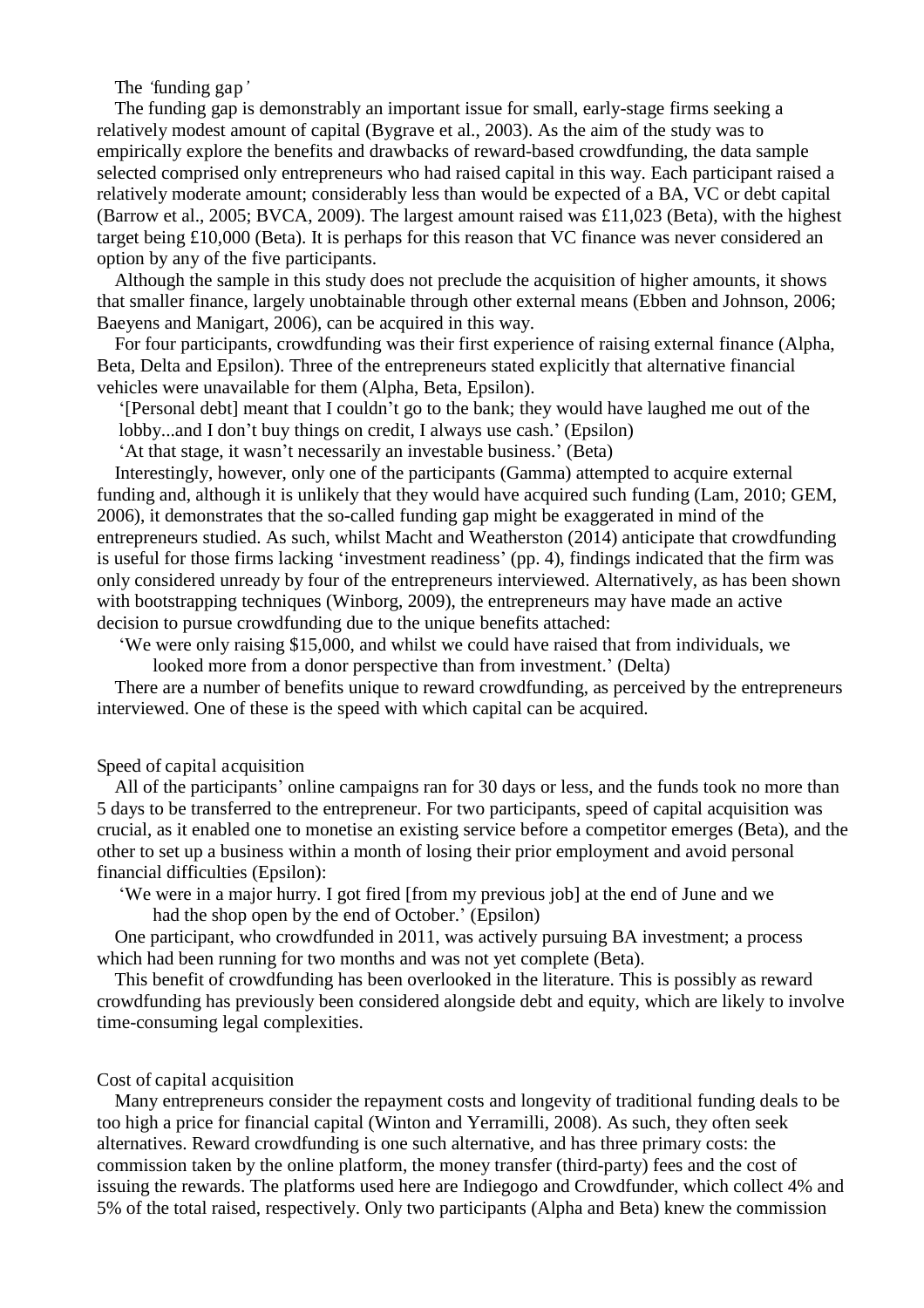rate, suggesting that either the rate seems insignificantly low or is simply factored in when selecting a target amount. Using the reward scheme as a prepayment on sales enabled Gamma to circumvent sales tax (circa 8%), and one participant considered it to be 'free money' (Epsilon).

'I don't remember what the percentage was. It's free money. I will gratefully pay a percentage for that.' (Epsilon).

Prior research has overlooked this comparatively low cost of capital, presumably as debt and equity crowdfunding, previously analysed alongside reward crowdfunding, holds a similar financial cost to traditional debt, BA and VC finance (Golf). Beta, however, who had experience of raising crowdfunding and BA finance, highlighted that whilst crowdfunding was considerably cheaper, a significant other associated cost was time.

## Time considerations

Four participants stated their surprise at how much of their time their crowdfunding campaigns required (Alpha, Beta, Delta and Gamma). Prior to the campaign, they saw crowdfunding as a relatively simple financial vehicle, but two significant time factors emerged. Firstly, as the crowdfunding platforms operate an 'all or nothing' policy, the entrepreneurs had to ensure the target was achieved. This caused significant effort on the part of the entrepreneur, the extent of which was unexpected:

'It takes considerably longer, and considerably more attention than you originally expect. I gave up everything else for 6 weeks.' (Alpha)

Beta, who is currently seeking BA finance, explained the differences in the process and how, in his experience, crowdfunding required much more time input to achieve much smaller amounts.

'People probably underestimate how hard work it is...because founders tend to have [a] disproportionate interest in their sector and [a] belief that people should back them, but often

the public doesn't have time or interest.' (Beta)

The participants indicated that the time commitments required would be a serious consideration for the four entrepreneurs, when considering whether to take part again. However, it would seem that crowdfunding has innate benefits in this area.

#### 5.2 Facilitate further funding

As with BA and VC investment, it is anticipated that the publicity generated by a successful crowdfunding campaign can result in further contributors to the campaign (Van Wingerden and Ryan, 2011). Concurrently, in overcoming the 'funding gap' and progressing along the stages of development, it may receive interest from traditional funding vehicles as it becomes perceived as being 'investment ready' (Mason and Harrison, 2004).

Interviews revealed three distinct examples of this phenomenon, each seemingly related to the motivations and ambitions of the entrepreneurs. Three of the entrepreneurs used crowdfunding as a way to achieve self-sufficiency for their 'lifestyle' firms. Two entrepreneurs in growth firms, felt better able to seek further funding via traditional means. In addition, there also emerged examples examples of crowdfunding's unique nature as publicity generated further crowdfunding within the same campaign.

#### Facilitation of further crowdfunding

A discrepancy with the literature-based expectations was that publicity served as a direct benefit for the business, other than in financial terms (Macht and Weatherston, 2014). For the early-stage businesses in this study, the publicity generated by the crowdfunding campaign, served principally to increase the funding received during the campaign itself: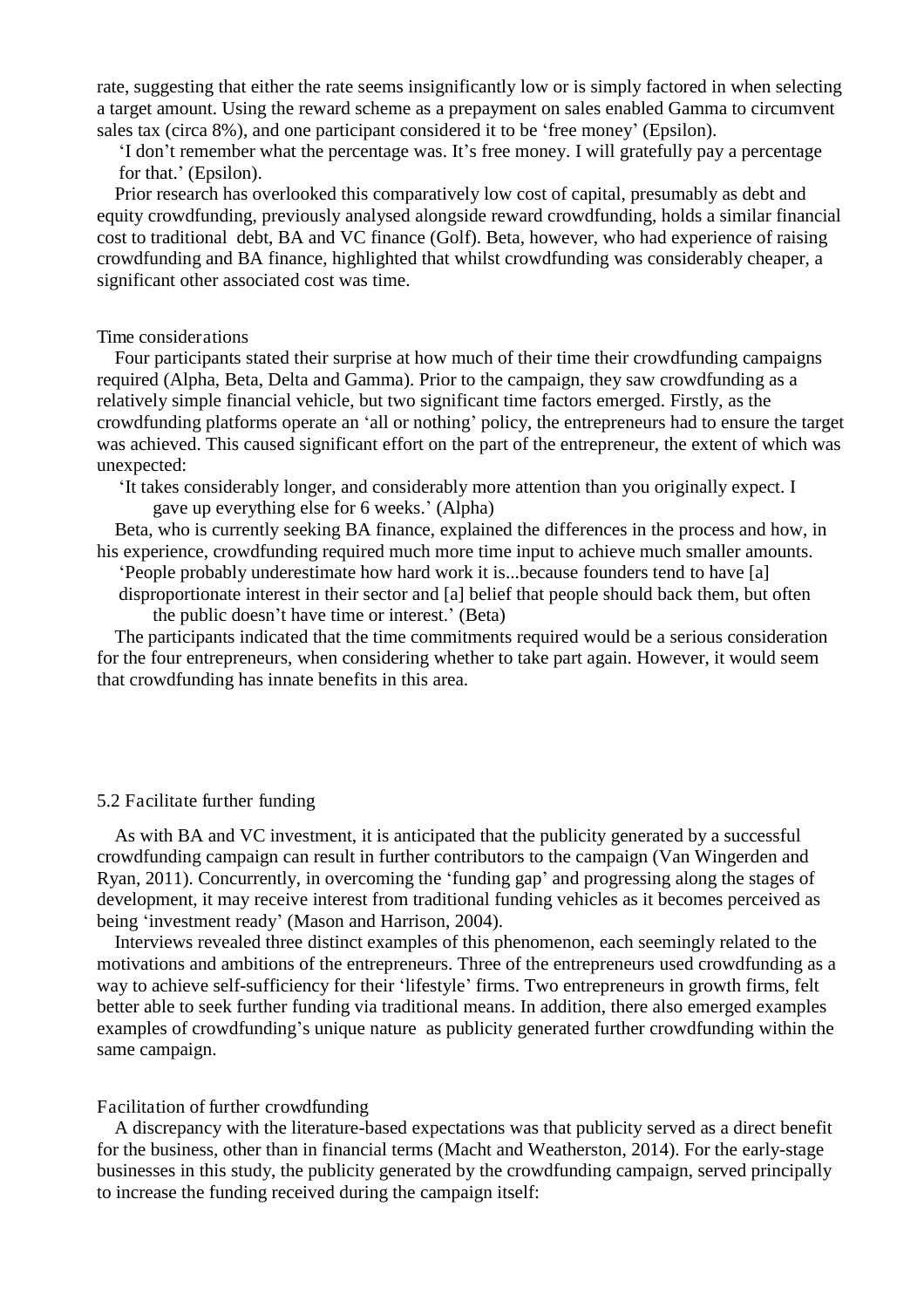'I got a lot of support from the local press and the local MP which helped to get pledges in. The Chamber of Commerce supported it, and I got money from the police authority, the fire authority, businesses and individuals...this wouldn't have happened using a traditional route.' (Alpha)

This was particularly prevalent with two firms based in the UK (Alpha and Beta), for which the novelty of crowdfunding proved particularly beneficial:

'In our area, Eastbourne, [crowdfunding] is very unusual, so it had the novelty value for news coverage and interest.' (Alpha)

Additional direct benefits of publicity were not cited by any of the participants. This is potentially as the businesses involved have a strong community-based element, with a limited geographical potential. As such, it is possible that the wider 'public' were simply uninterested in engaging with a business which they are unlikely to encounter, or merely unable to contribute further than a simple online payment. Considering Macht and Weatherston's (2014) benefits framework, in the case of reward crowdfunding for early-stage businesses, these findings suggest that the 'publicity' element should be removed from 'provision of contacts' and restricted to being an element of 'facilitation of further funding'.

Facilitation of traditional funding

The focus of the entrepreneurs interviewed in this study was largely on becoming self-sufficient, with just one participant seeing crowdfunding as a direct step towards further finance (Alpha):

'The fact that we exceeded the target gives the people we approach the confidence that there is support for what we're doing, and confidence that we are a capable team. They can trust their funding with us.' (Alpha)

Alpha operated a social enterprise and, in terms of external funding, sought government and private grants. Crowdfunding, in this instance, provided Alpha with perceived validation from the crowd that the service they offer was necessary to the people they targeted, and that the public were willing to financially support the enterprise. Alpha confirmed that these two features were particularly important considerations for grant providers, and had previously been difficult to illustrate as a regular grant applicant.

 Clearly, Alpha's case is significantly distinct from the rest of the sample, for whom further funding was likely to be either generated by the business itself (self-sufficiency), or procured from more traditional funding vehicles, and might somewhat explain this difference in crowdfunding experience.

Two participants planned to receive further investment in the near future (Beta and Delta), with both parties claiming that crowdfunding had no direct impact on either their likeliness to receive the funding, or their desire to apply. Yet, Beta did acknowledge an indirect benefit:

'I wouldn't say that crowdfunding has been directly instrumental in enabling us to do that, but it has in an indirect way: people support the idea...it built a narrative of proven support.' (Beta)

This 'narrative of proven support', much like with Alpha, generated confidence with future

funders. As is well documented in the literature, investors often provide and seek market-confidence in the form of prior investment in the venture (Denis, 2004; Munck and Saublens, 2005), and it is possible that this phenomenon operates across funding vehicles; a group which now includes crowdfunding.

Whilst Beta was in the process of seeking BA investment, Delta planned to pursue external funding in the next two-to-three years, giving both participants a three-year gap between crowdfunding and traditional external finance.

Interestingly, of the respondents these were the two with growth ambitions. This aligns with the equity investment literature which demonstrates that BAs only target growth firms (Denis, 2004; Macht and Robinson, 2009), but also the reverse is true: only growth firms, in this sample, are seeking BA investment. For both parties, crowdfunding enabled them to be self-sufficient until they decided to significantly grow the business further.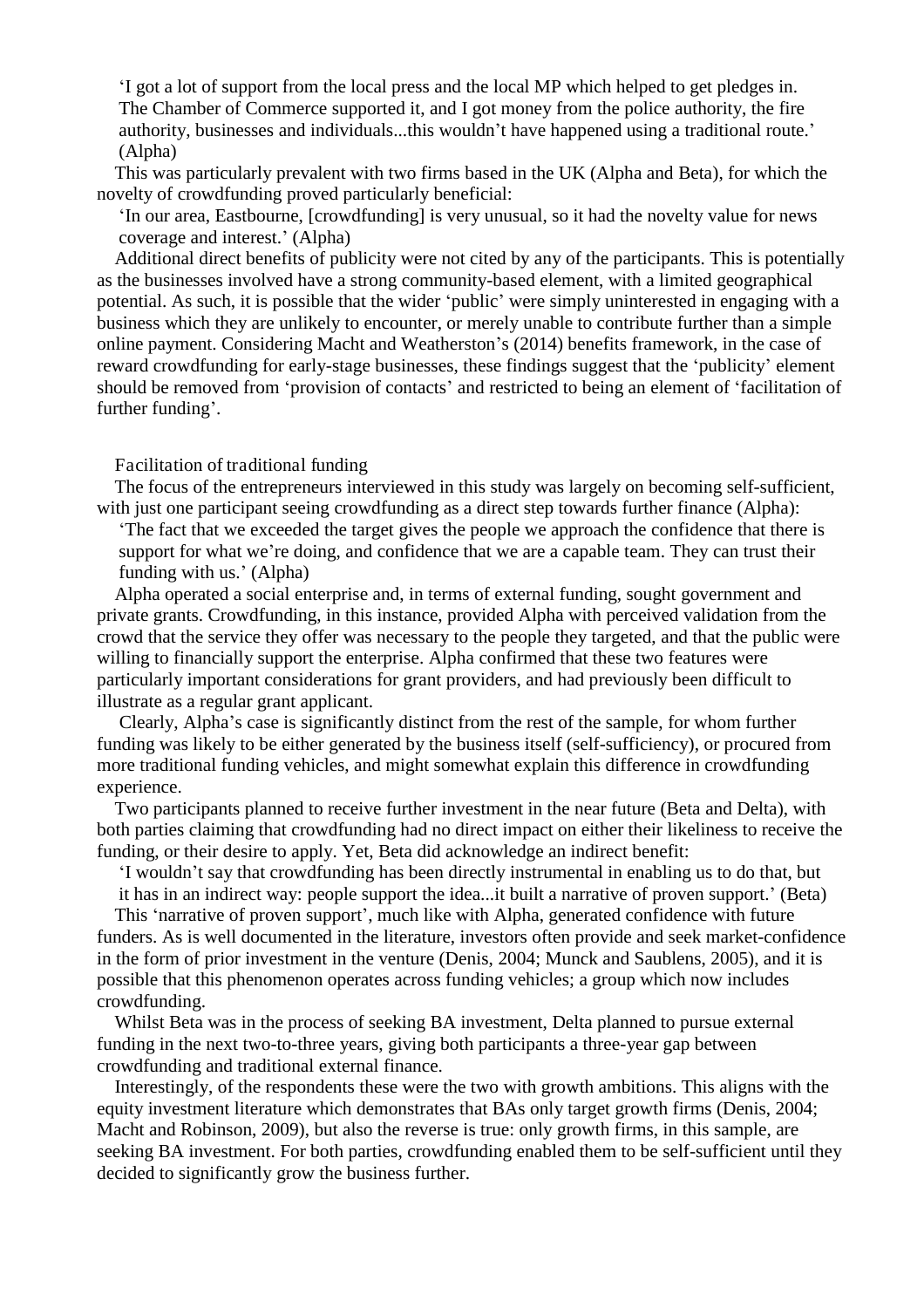Self-sufficiency

Two participants saw crowdfunding as enabling them to develop the business into a selfsustaining entity (Gamma and Epsilon), and held no ambitions to expand:

'We just sell stuff now, and that's okay for us.' (Epsilon)

This approach aligned with their 'lifestyle' ambitions for the business and reluctance to take on equity and debt obligations; ambitions which are unlikely to be attractive to investors (Collins and Pierrakis, 2012).

This benefit is closely related with the issue of the funding gap, as investors are typically reluctant to fund lifestyle businesses (Denis, 2004). It is possible that reward crowdfunding begins to substitute or heavily supplement bootstrap financing for entrepreneurs who seek early-stage funding for lifestyle businesses.

Each entrepreneur undoubtedly received further funding as a result of their crowdfunding campaigns. Be it the publicity generated by the novelty of the process increasing the contributions to the campaign, the pursuit of external funding by the entrepreneur at a later stage, or simply elevating the business to a position of self-sufficiency, the facilitation of further funding was cited by the entrepreneurs as a important feature of their crowdfunding experience.

This benefit of crowdfunding is anticipated by Macht and Weatherston (2014, pp. 9), as they 'tentatively' proposed a potential bandwagon effect (further crowdfunding) and elevation to 'investment readiness' (further external funding). The experiences of the early-stage entrepreneurs here, however, seem to be directly related to their personal ambitions for the business and, as a result, 'self-sufficiency' emerges as a category within this theme.

# 5.3 Involving the crowd

Previous research has identified 'value added' components for each of the main sources of entrepreneurial finance, such as the personal networks of BAs (Kelly, 2007) and the growth and exit expertise of VCs (Denis, 2004). In their review of the crowdfunding literature, Macht and Weatherston (2014) anticipate that firms might benefit from investor involvement in multiple ways, namely through 'wisdom' (skills and knowledge), custom, product testing and specific feedback.

In the case of reward crowdfunding for the early-stage entrepreneurs in this study, three distinct relationships with the crowd were highlighted.

## Custom and community

It seems reasonable to anticipate that those donating money to a business in return for no equity or debt might be motivated by the product or service on offer, should the business launch or expand. And, indeed, this is anticipated in the literature (Macht and Weatherston, 2014). Four of the entrepreneurs interviewed received direct custom from at least a portion of their pledgers (Alpha, Beta, Gamma and Epsilon).

With reward crowdfunding, as the name suggests, those who pledge receive a reward (a nonfinancial gift), pre-selected by the entrepreneur and linked to the value of donation. The application of this scheme is unique to reward crowdfunding as a finance vehicle, and two participants utilised it to their direct advantage (Gamma and Epsilon). Whilst Gamma offered discounted annual gym membership as a reward in order to guarantee custom prior to opening and circumvent sales tax (helping the business become self-sufficient), Epsilon used the reward scheme to create a community amongst her customers.

'The people that donated the money, they come in with their 'mug club' mugs or wearing their t-shirts, and I can say, "You guys are extra special because you helped me most when I needed it most". It's like we've created a club...I actually refer to my shop as the Clubhouse.' (Epsilon)

This 'crowdfunder to customer' process has so far received minimal attention in the literature. However, this process was not always about generating new customers as the vast majority of pledgers in this example, already used the entrepreneurs' service in a different context. For example,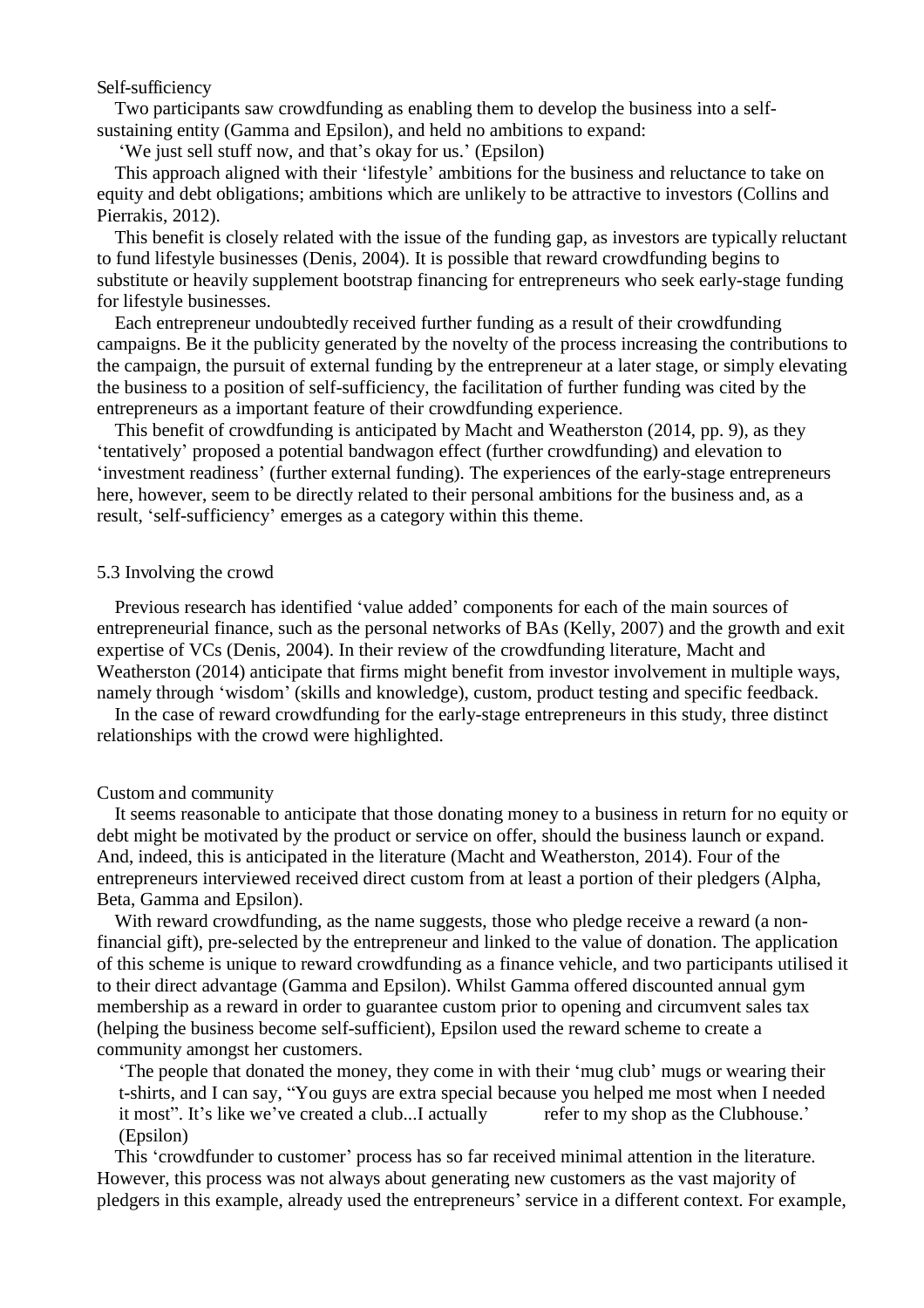Beta was operating a popular page on a social media platform, and utilised crowdfunding to develop a website as a place to collate information and monetise a popular concept.

One participant's prior employment as a fitness instructor enabled them to develop a large network of customers in an industry where personal relationships are highly valued (Gamma). As such, many of the crowdfunding pledgers were existing customers, very familiar with the service being offered.

'If people wanted to come to the gym because they knew me and I was their trainer for so long, it would be doubly beneficial for them to donate...[the donors] were a mixture of people I'd had for a long time, and then just friends and family.' (Gamma)

It was clear that Gamma recognised this unique element of reward crowdfunding and, much like Beta and Epsilon, utilised the vehicle as a way in which to convert existing support and relationships into financial capital for the business. Interestingly, these are examples of bootstrapping techniques at work (Winborg and Landstrom, 2000), with reward crowdfunding providing the platform from which to organise and leverage existing networks.

Alpha, however, was surprised to realise that the vast majority of pledges came not from those who sought to utilise the service, but from those motivated by altruism:

'It's surprising...only a very small percentage of people who pledged have used the website… probably because the topic [support for women] touched a nerve with people.' (Alpha)

This was perhaps because Alpha operated a social enterprise which offers a specific service to a specific group of people. This sense of altruism went further, as a number of individuals contacted Alpha not only to pledge, but to make suggestions for the developing enterprise.

#### Intellectual and network contributions

One participant received significant intellectual contributions from the 'crowd', fundamentally affecting the business and service offered (Alpha).

'[The business] changed enormously. It is grown from just being an online resource, to considerably more than that...[Pledgers] have got in touch to ask if I've got in touch with particular organisations and suggesting potential service users.' (Alpha)

Interestingly, Alpha's experience in terms of the crowd offering their contacts and demonstrating industry knowledge is similar to what Macht and Robinson (2009) found to be important benefits of BA financing (but without the equity and monitoring commitments). In this manner, the vast quantity of potential 'investors' becomes a significant benefit, as different members of the 'crowd' offer their own unique networks and ideas. Although this was anticipated by Schweinbacher and Larralde (2012), the focus was primarily on product development and specific feedback, rather than fundamental business development considerations. Macht and Robinson (2014), however, anticipate that 'provision of contacts' might benefit the crowdfunding firms. Yet, only one participant cited this as an example, and so it is more appropriate to include contacts as part of an overall 'intellectual and network contribution'.

The intellectual contributions did not end when the crowdfunding campaign finished. Mediumand long-term developments have arisen, which the entrepreneur attributed entirely to the use of a crowdfunding platform:

'We have [a local] University's Marketing and PR students doing reports for us for 3 years. We're also putting a 5 year plan together to expand way beyond the original crowdfunding application. It's grown enormously as a result of [the crowdfunding platform].' (Alpha)

Whilst only one participant experienced this (Alpha), it highlights a potentially very important benefit of reward crowdfunding for early-stage entrepreneurs or, at least, early-stage social entrepreneurs. This was not the only type of crowd involvement benefit.

#### Labour contributions

Two participants discussed their experience of pledgers to their crowdfunding campaigns subsequently working for their businesses, in both paid and voluntary capacities (Alpha and Epsilon). Whilst other sources of finance, for example BAs, often contribute networks, contacts and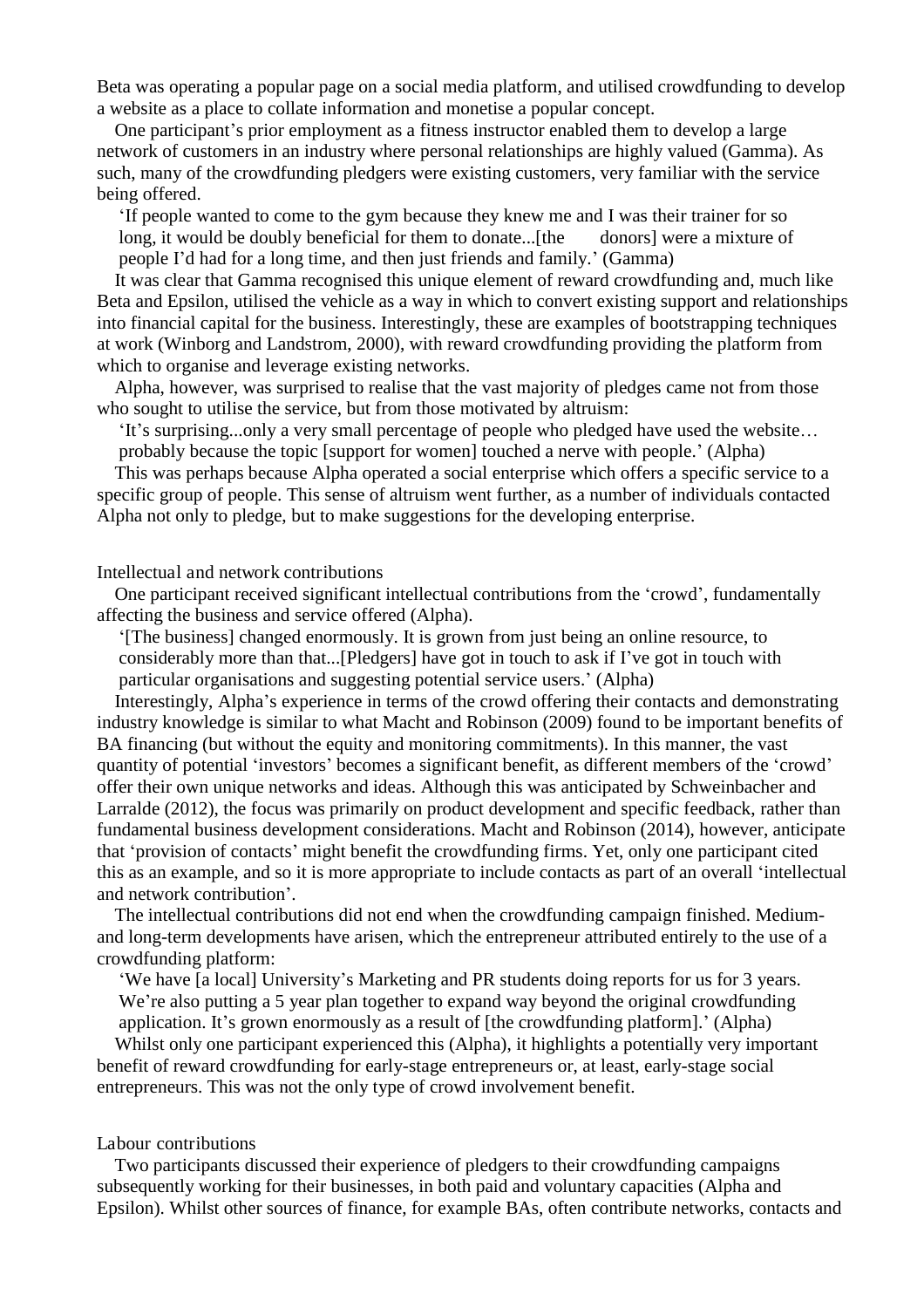expertise (Kelly, 2007; Van Osnabrugge and Robinson, 2000), the pledgers for the two participants here contributed directly to the day-to-day operations of the business.

'I've had people volunteering to become involved and support the development of [the business]. I've got a chartered accountant, a healthy and specialist and an IT specialist, all coming in as a result of [the crowdfunding platform]. And it's all free.' (Alpha) One participant, for whom numerous people volunteered and one pledger now works, suggested

that the act of pledging commits people to the business, and they want to see it succeed.

'When you extend the invitation to people to be part of your business, they run with it. They're not only Mug Club members, they do weed-whacking round the back of the shop, change the furnace filter every couple of months...they're invested.' (Epsilon)

Even though the entrepreneurs attributed the involvement of the crowd to the crowdfunding campaign, it is not known whether or not alternatives would have been readily available, should they have decided to use an alternative funding vehicle. However, it is interesting to note that two entrepreneurs involved were a social enterprise, for whom altruistic motivations have already been established, and a business owner who used crowdfunding as a way in which to develop a community. It is possible that the motivations of these entrepreneurs cultivated an environment whereby the labour contributions of the crowd became almost inevitable.

Whilst the literature suggests that not-for-profit firms are likely to be more successful raising capital (Lambert and Schwienbacher, 2010), it makes no such comparison regarding crowd involvement. Yet, whilst this research only includes one social entrepreneur, the differences between the experiences and perceptions with profit-seeking entrepreneurs suggests that there might exist an innate trend. Perhaps, whilst social entrepreneurs benefit primarily from intellectual and physical contributions, for-profit business can leverage reward crowdfunding for businesses. Clearly, this suggestion requires further research.

## 5.4 Maintain ownership and control

The nature of this form of crowdfunding enabled the entrepreneurs to retain full ownership and control of their businesses. The majority of crowdfunding contributions are reward-based, with 22% of pledges being donations, comprising no reward, cash or otherwise (Lambert and Schweinbacher, 2010). This was experienced by each of the research participants.

#### Supplement alternative sources

Two participants received other forms of capital in addition to crowdfunding; one a loan from a relative (Epsilon), the other BA investment (Gamma). Interestingly, both entrepreneurs raised significantly more finance in this way, each tripling their overall capital influx. As such, they have taken on debt and equity repayments, respectively. Crowdfunding, in both cases, was intended to supplement the debt and equity in a way to minimise the financial costs of capital. However, their willingness to take on debt and equity, respectively, suggests that both entrepreneurs believed crowdfunding to be unable to provide the full amounts required; and this was indeed confirmed. It is possible that a more experienced campaigner would have targeted a higher amount, as other research suggests that firms of any industry and of any size can generate capital from crowdfunding (Schwienbacher and Larradle, 2012).

#### Trial without obligation

For two participants, part of the motivation for running a crowdfunding campaign was to seek validation of the business and test the extent to which people were willing to pay for the service. Reward crowdfunding enabled them to do that with no obligations (Beta and Gamma).

'We had an existing audience...so we wanted to crowdfund from them to see if they would pay for the benefit we were promising them.' (Beta)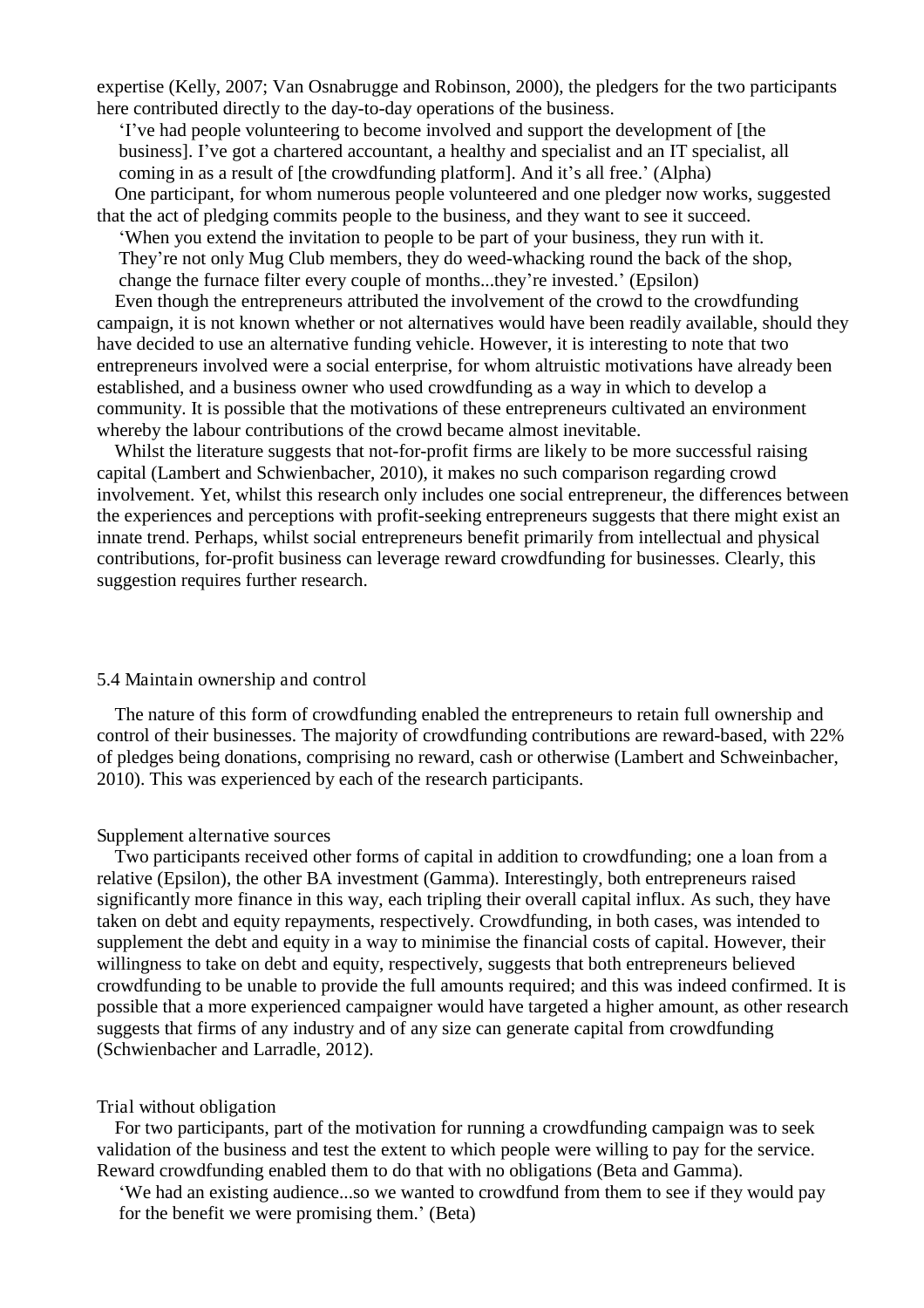'It was a huge, necessary part of our development, because we wouldn't have known if we had any clients at all, had we not signed people up through that website.' (Gamma)

Whilst, at first, this benefit could reasonably be part of overcoming the funding gap, the two citing participants were the two with an existing customer base. Reward crowdfunding, as such, was considered an excellent platform for them to test support to ensure the sustainability of their business.

Macht and Weatherston (2014) anticipated that retaining ownership and control would prove to be an influential benefit for crowdfunding entrepreneurs, whilst other literature cites these issues as important reasons for rejecting alternative funding (Winton and Yerramilli, 2008). Yet, this is the only reward crowdfunding-specific benefit depicted by Macht and Weatherston in their framework of crowdfunding benefits. As such, a new framework, specific to the context of the interviewees, has been developed.

#### **6. A new benefits framework**

In order to outline the results of this pilot study, the style of framework developed here is based on Macht and Weatherston's (2014) framework of crowdfunding benefits, with significantly different content.

Similar to Macht and Weatherston's framework, four participants opted to use crowdfunding having decided that their business was fundamentally 'uninvestable'. Whilst the availability of traditional funding cannot be known, it is significant that reward crowdfunding was successfully utilised to **overcome funding difficulties** as perceived in the mind of the entrepreneurs.

For early-stage entrepreneurs, there emerged three primary experiences of crowd involvement, which went beyond traditional notions of democratic finance. It is likely that the ambitions of the entrepreneur and the type of firm involved could significantly influence the extent and nature of ways in which to **involve the crowd** as a form of community development and engagement, ranging from the sharing of contacts, through voluntary work to actively developing the business in previously unforeseen ways.

It is also important to note how the novelty of crowdfunding, and its subsequent publicity, can have an effect similar to the 'certification' effect of BA and VC investment, whereby investment preceeds investment – an impact which can be termed 'compound crowdfunding'. In addition, the entrepreneurs' ambitions in this study related directly to their wishes to **acquire further finance**, be it through traditional means or a business made profitable by the crowdfunding campaign.

Finally, innate to reward crowdfunding was the entrepreneur's aims to **maintain ownership and control**, within which significant benefits were discovered. Reward crowdfunding was shown to be used as a method to supplement external funding, thus acting to reduce the ownership given or debt acquired, whilst it can also circumvent debt and equity and enable the entrepreneur to trial a concept without committing to any of the financial and monitoring obligations expected from other funding sources.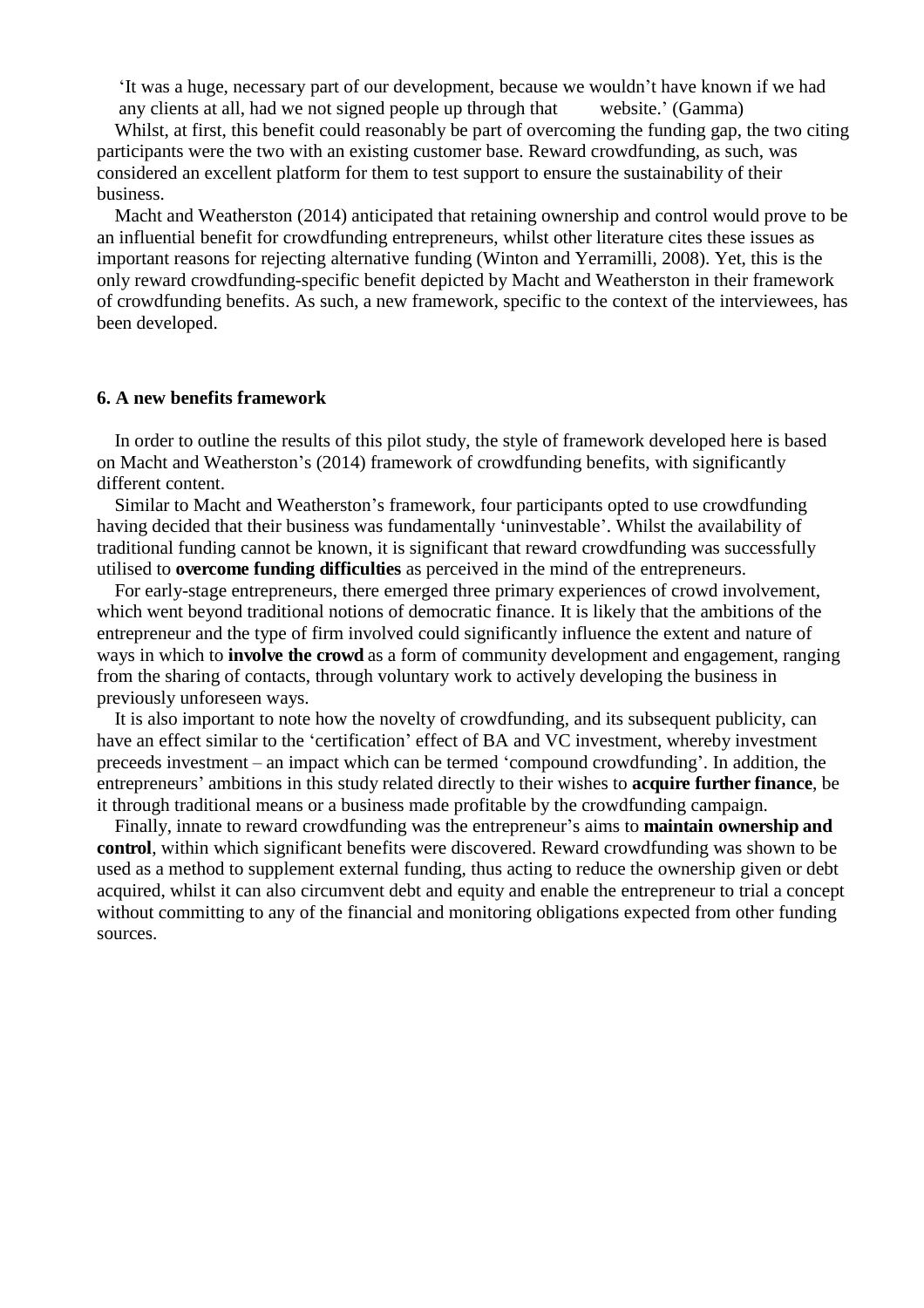

Figure 2. A New Benefits Framework.

# **7. Conclusions**

As we have seen, the perceptions and experiences of crowdfunding entrepreneurs can differ from those anticipated. Four key themes emerged in the interviews:

- 1. Overcome funding difficulties.
- 2. Acquire further finance.
- 3. Involve the crowd.
- 4. Maintain ownership and control.

As themes from a pilot study, these represent further areas for investigation and do not have any intended weightings of importance or impact. A number of experiences and benefits within each theme were perceived by the entrepreneurs, and the potential reasons for this were explored and are explained through the framework. The framework is a generalisation of benefits for the entrepreneurs interviewed but each individual's experience was different. Through the study it has been illustrated that personal motivations, business ambition, the context moving into entrepreneurship, as well as perception of such phenomena of financial limitations and community affected benefit outcomes. Many of these supplemented the work of Macht and Weatherston (2014), but also contradicted their framework and demonstrated that reward crowdfunding for these earlystage entrepreneurs was not experienced quite as previous literature anticipates. While the focus of this paper was on benefits, some drawbacks were also identified, in particular the time commitments necessary to execute a successful campaign, which not only contradict the literature, but the prior perceptions of the entrepreneurs themselves.

It should be recognised, however, that this is an introductory study designed to encourage further research and validation. Further research could include cross-case studies comparing for-profit vs. social early-stage enterprises, as well as comparing experiences in different countries. This paper has also tentatively highlighted new themes for further investigation including drawbacks of crowdfunding, democratic community engagement and entrepreneur motivations and learning. Such studies will serve to enhance our understanding of the impact of crowdfunding as a form of entrepreneurial finance.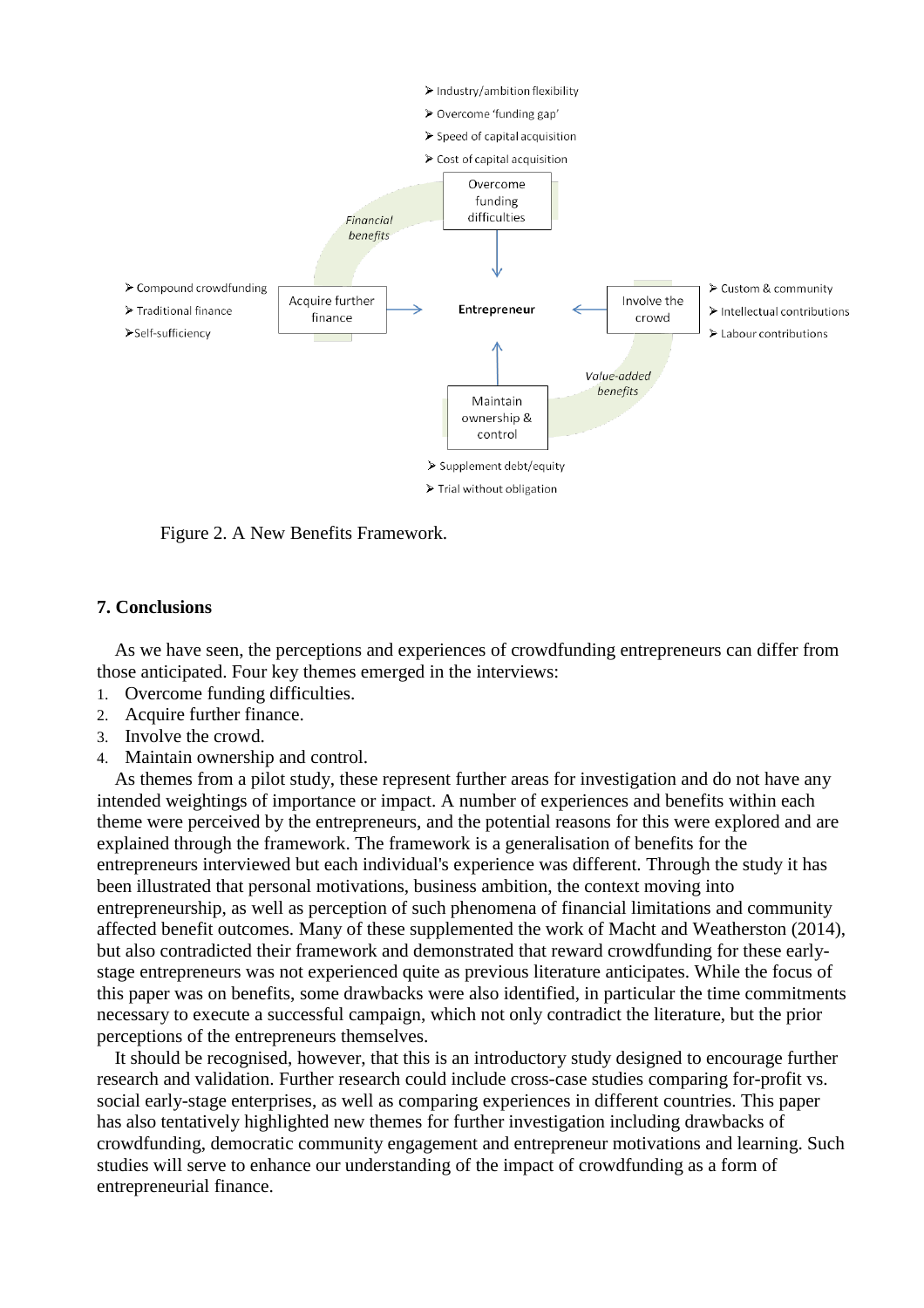# **8. References**

- Aitamurto, T. (2011) The impact of crowdfunding on journalism. Journalism Practice, **5**, 429-45. Alvarez, S. A. and Barney, J. B. (2013) Epistemology, Opportunities, and Entrepreneurship:
- Comments on Venkataraman et al. (2012) and Shane (2012), Academy of Management Review, **38**, 1, 154-57.
- Astebro, T. and Bernhardt, I. (2003) Start-up financing, owner characteristics, and survival. Journal of Economics and Business, **55**, 303-19.
- Axelson, U. and Martinovic, M. (2013) European Venture Capital: Myths and Facts, British Private Equity and Venture Capital Association.
- Baeyens, K. and Manigart, S. (2006) Follow-on financing of venture capital backed companies: the choice between debt, equity, existing and new investors, Working paper, Ghent University: Gent.
- Barclays (2015) Business Credit Cards, [Online]. [Accessed 30 April 2015]. Available from: http://www.barclays.co.uk/Paymentservices/Businesscreditcards/P1242558528990
- Barrow, C., Burke, G., Molian, D. and Brown, R. (2005) Enterprise Development: The Challenges of Starting, Growing and Selling Businesses, London: Thomson Learning.
- Bénabou, R. and Tirole, J. (2006) Incentives and prosocial behaviour, American Economic Review, **96**, 1652-78.
- Belleflamme, P., Lambert, T. and Schweinbacher, A. (2014) Crowdfunding: tapping the right crowd, Journal of Business Venturing, **29**, 585-609.
- Best, R. and Zhang, H. (1993) Alternative information sources and the information content of bank loans, Journal of Finance, **48**, 507-22.
- Black, J., de Meza, D. and Jeffreys, D. (1996) House pricing, the supply of collateral and the enterprise economy, Economic Journal, **106**, 60-75.
- Blanchflower, D. and Oswald, A. (1998) What makes an entrepreneur, Journal of Labor Economics, **16**, 26-60.
- Bolton, B. and Thompson, J. (2000) Entrepreneurs: Talent, Temperament, Technique. Oxford: Butterworth-Heinemann.

Breeden Report (2012) Boosting Finance Options for Business. [Online]. London: Depart for Business, Innovation and Skills, [Accessed 30 April 2015]. Available from: https://www.gov.uk/government/uploads/system/uploads/attachment\_data/file/32230/12-668 boosting-finance-options-for-business.pdf

- Brettel. M. (2003) Business angels in Germany: A research note, Venture Capital, **5**, 3, 251-68.
- Brockhaus, R. H. and Horowitz, P. S. (1985) The psychology of the entrepreneur. In D. L. Sexton and R. W. Smilor (eds.) The Art and Science of Entrepreneurship, Cambridge, MA: Ballinger.
- Brush, C. G., Carter, N. M., Gatewood, E. J., Greene, P. G. and Hart, M. M. (2006) The use of bootstrapping by women entrepreneurs in positioning for growth, Venture Capital, **8**, 15-31.
- BVCA (2009) A Guide to Private Equity, British Private Equity and Venture Capital Association (BVCA) publication,[Online]. [Accessed 30 April 2015], Available from: http://http://www.bvca.co.uk/Portals/0/library/Files/Website%20files/2012\_0001\_guide\_to\_privat e\_equity.pdf
- Bygrave, W. D. (2007) For love or money? A study of financial returns on informal investments in businesses owned by relatives, friends, and strangers. In Gillin, L. M. (ed.) Regional Frontiers of Entrepreneurship Research 2007, Melbourne: Swinburne University.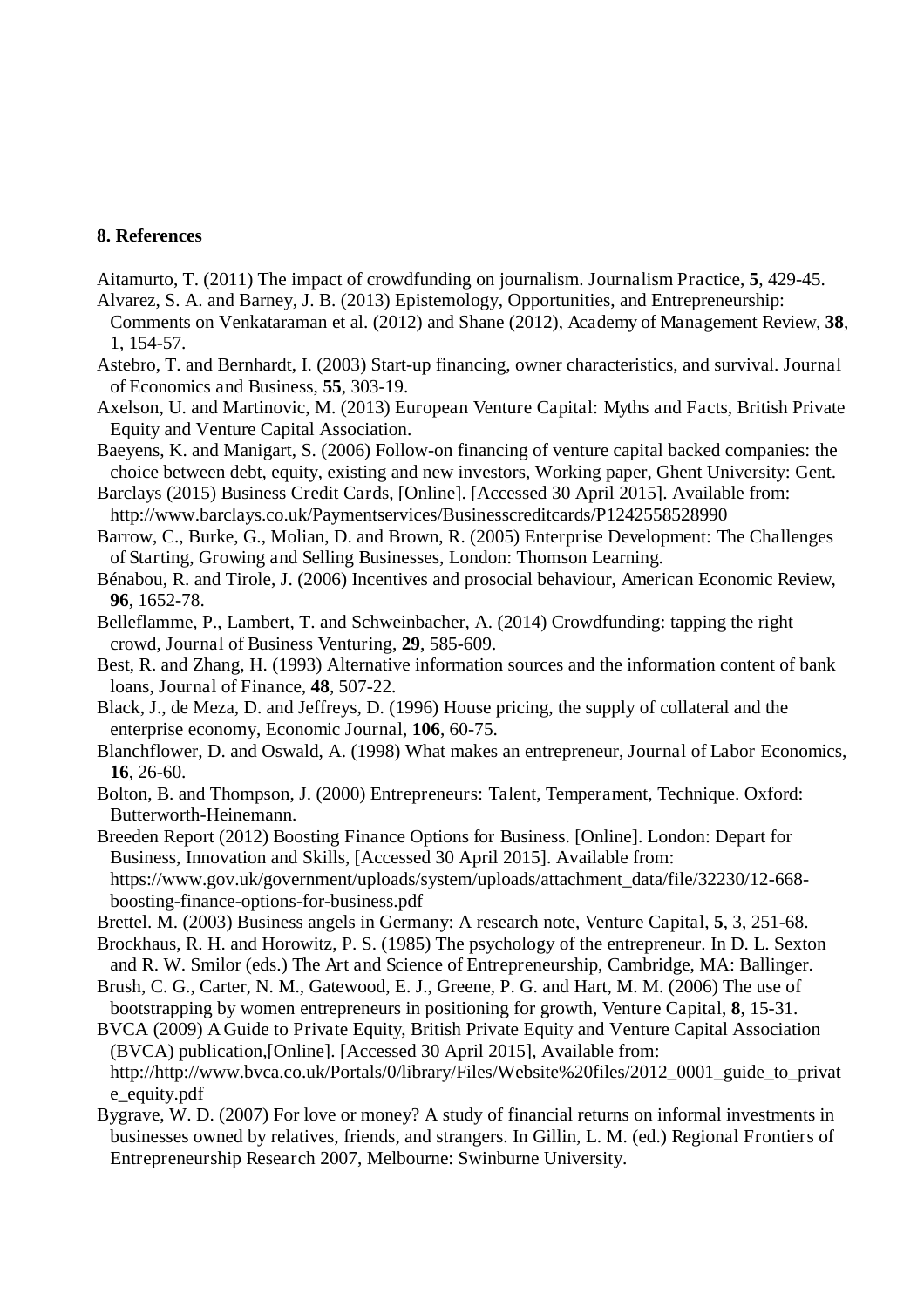- Bygrave, W. D., Hay, M. Ng, E. and Reynolds, P. (2003) Executive forum: a study of informal investing in 29 nations composing the Global Entrepreneurship Monitor, Venture Capital, **5**, 2, 101-16.
- Carter, S. and Cachon, J. (1988) The Sociology of Entrepreneurship, Stirling: University of Stirling Press.
- Carter, R. B. and Van Auken, H. (2005) Bootstrap financing and owners' perceptions of their business constraints and opportunities, Entrepreneurship and Regional Development. **17**, 2, 129- 44.
- Cassar, G. The financing of business start-ups, Journal of Business Venturing, 19, 261-283.
- Cole, A. H. (1969) Definition of entrepreneurship. In J. L. Komives (ed.), Karl A. Bostrom Seminar in the Study of Enterprise, Milwaukee: Centre for Venture Management. pp. 10-22.
- Cosh, A., Cumming, D., and Hughes, A. (2009) Outside entrepreneurial capital. Economic Journal, **199**, 1494-1533.
- Cumming, D. and Johan, S. (2013) Demand-driven securities regulation: evidence from crowdfunding. Venture Capital: An International Journal of Entrepreneurial Finance, **15**, 4, 361- 379.
- Davis, A. (2012) Beyond the Banks: Innovative ways to finance Britain*'*s small businesses, London: NESTA.
- De Buysere, K., Gajda, O., Kleverlaan, R. and Marom, D. (2012) A Framework for European Crowdfunding. [Online]. European Crowdfunding Network. [Accessed 30 April 2015]. Available from: http://www.crowdfundingframework.eu/
- Denis, D. J. (2004) Entrepreneurial finance: an overview of the issues and evidence, Journal of Corporate Finance, **10**, 301-326.
- Department for Business, Innovation and Skills (2012) BIS Economics Paper No. 16: SME*'*s access to external finance.,[Online]. [Accessed 30 April 2015]. Available from: https://www.gov.uk/government/uploads/system/uploads/attachment\_data/file/32263/12-539-smeaccess-external-finance.pdf
- Easterby-Smith, M., Thorpe, R. and Jackson, P. R. (2008) Management Research, 3e, London: Sage.
- Evans, D. S., and Jovanovic, B. (1989) An estimated model of entrepreneurial choice under liquidity constraints, **97**, 4, 808-827.
- Fraser, S. (2005) Finance for Small and Medium Sized Enterprises: A Report on the 2004 UK Survey of SME Finances, Coventry: Warwick Business School.
- Fried, J. M. and Ganor, M. (2006) Agency costs of venture capitalist control in start-ups, New York University Law Review, **81**, 967-1025.
- Gartner, W. B. (1989) "Who Is an Entrepreneur?" Is the Wrong Question, Entrepreneurship Theory and Practice, **Summer**, 47-68.
- GOV.UK. (2015) Start your own business. [Online]. [Accessed 30 April 2015]. Available from: https://www.gov.uk/starting-up-a-business/get-funding
- Guba, E. and Lincoln, Y. (1994) Competing paradigms in qualitative research. In Denzin, N. K. and Lincoln, Y. S. (eds.). Handbook of Qualitative Research, London: Sage.
- Harding, R. and Cowling, M. (2006) Points of view: assessing the scale of the equity gap, Journal of Small Business and Enterprise Development, **13**, 1, 115-132.
- Harrison, R. (2013) Crowdfunding and the revitalisation of the early stage risk capital market: catalyst or chimera? Venture Capital, **15**, 4, 283-87.
- Harrison, R. T. and Mason, C. (2000) Venture capital market complementarities: the links between business angels and venture capital funds in the United Kingdom, Venture Capital, **2**, 223-42.
- Hellman, T. and Puri, M. (2000) The interaction between product marketing and financing strategy: the role of venture capital, Review of Financial Studies, **13**, 959-984.
- Hellman, T., and Puri, M. (2002) Venture capital and the professionalization of start-up forms, Journal of Finance, **57**, 169-197.
- Hill, F. M., Leitch, C. M. and Harrison, R. T. (2006) 'Desperately seeking finance?' The demand for finance by women-owned and –led businesses, Venture Capital, **8**, 2, 159-182.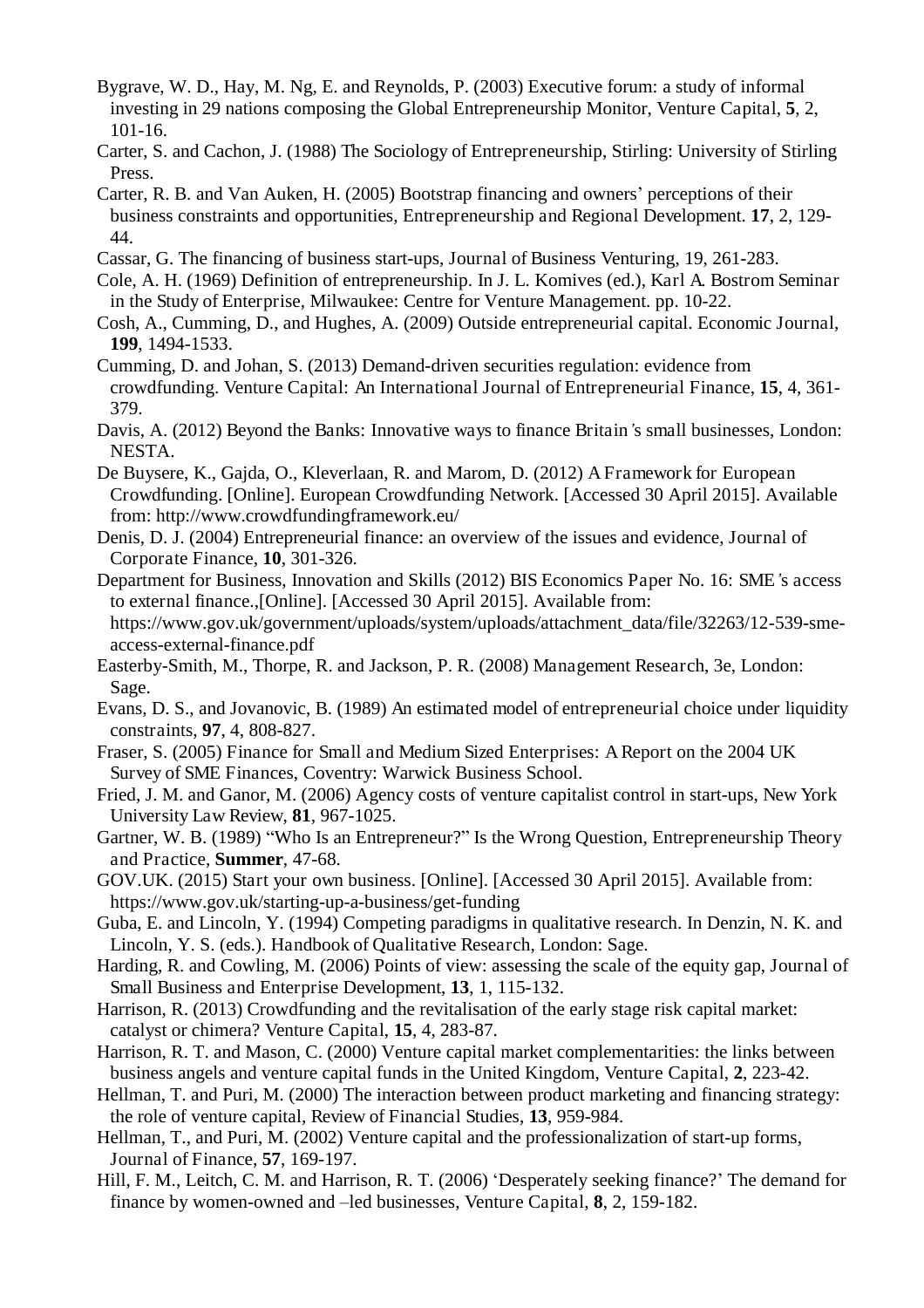- Holmes, T. J. and Schmitz, J. A. (1995) On the turnover of business firms and business managers, Journal of Political Economy, **103**, 1005-1038.
- Ho, Y-P. and Wong, P-K. (2007) Financing, Regulatory Costs and Entrepreneurial Propensity, Small Business Economics, **28**, 187-204.
- Hofstede, G. (1980) Culture*'*s Consequences: International Differences in Work-Related Values, Beverly-Hills, CA: Sage.
- Howorth, C. and Moro, A. (2006) Trust within entrepreneur bank relationships insights from Italy, Entrepreneurship: Theory and Practice, **30**, 4, 495-517.
- Hsu, D. H. (2002) Do entrepreneurs for affiliation? MIT Sloan School of Management, Working Paper.
- Hsu, D. H. (2004) What Do Entrepreneurs Pay for Venture Capital Affiliation? The Journal of Finance, **4**, 1805-1844.
- Huyghebaert, N. (2003) The capital structure of business start-ups: Policy implications, Tijdschrift voor Economie en Management, **48**, 1, 23-46.
- Indiegogo (2014) Home. [Online]. [Accessed 30 April 2015]. Available from: http://www.indiegogo.com
- Grilo, I. and Irigoyen, J. M. (2006) Entrepreneurship to the EU: to wish and not to be, Small Business Economics, **26**, 4, 305-18.
- Jensen, M. (1993) The modern industrial revolution, exit, and the failure of internal control systems, Journal of Finance, **48**, 831-80.
- Kaplan, S. and Stromberg, P. (2000) How do venture capitalists choose investment? Working paper, University of Chicago.
- Kelly, P. (2007) Business angel research: the road travelled and the journey ahead. In Landstrom, H. (ed.) Handbook of Research on Venture Capital, Cheltenham: Edward Elgar. pp. 315-31.
- Kerr, W. R. and Lerner, W. R. (2010) The Consequences of Entrepreneurial Finance: A Regression Discontinuity Analysis. [Online]. Harvard: Harvard Business School. [Accessed 30 April 2015]. Available from: http://www.hbs.edu/faculty/Publication%20Files/10-086.pdf
- Kerr, W. R., Lerner, J. and Schoar, A. (2011) The Consequences of Entrepreneurial Finance: Evidence from Angel Financings, Oxford: Oxford University Press.
- Kickstarter. 2014. Home. [Online]. [Accessed 01 August 2014]. Available from: http://www.kickstarter.com
- King, N. (2004) Using templates in the thematic analysis of text. In Cassell, C. and Symon, G. (eds). Essential Guide to Qualitative Methods in Organisational Research, London: Sage, pp. 256-70.
- Kirzner, I. (1973) Competition and entrepreneurship, Chicago: University of Chicago Press.
- Klein, P. G., Siegel, D. S., Wilson, N. and Wright, W. (2014) The Effects of Alternative Investments on Entrepreneurship, Innovation, and Growth, Managerial and Decision Economics, **35**, 67-72.
- Klyver, K., Hindle, H. and Meyer, D. (2008) Influence of social network structure on entrepreneurship participation – A study of 20 national cultures. International Entrepreneurship and Management Journal, **4**, 331-347.
- Kumar, R. (2014) Research methodology: A step-by-step guide for beginners, 4ed, London: Sage
- Lambert, T. and Schweinbacher, A. (2010) An empirical analysis of crowdfunding, Social Science Research Network, 1578175.
- Lam, W. (2010) Funding gap, what funding gap? Financial bootstrapping: Supply, demand and creation of entrepreneurial finance, International Journal of Entrepreneurial Behaviour and Research, **16**, 4, 268-95.
- Leitch, C. M., Hill, F. M. and Harrison, R. T. (2010) The philosophy and practice of interpretivist research in entrepreneurship: Quality, validation and trust, Organisational Research Methods, **13**, 1, 67-84.
- Lerner, J. (1995) Venture capitalists and the oversight of private firms, Journal of Finance, **50**, 301- 318.
- Macht, S. A. and Robinson, J. (2009) Do business angels benefit their investee companies? International Journal of Entrepreneurial Behaviour and Research, **15**, 2, 187-208.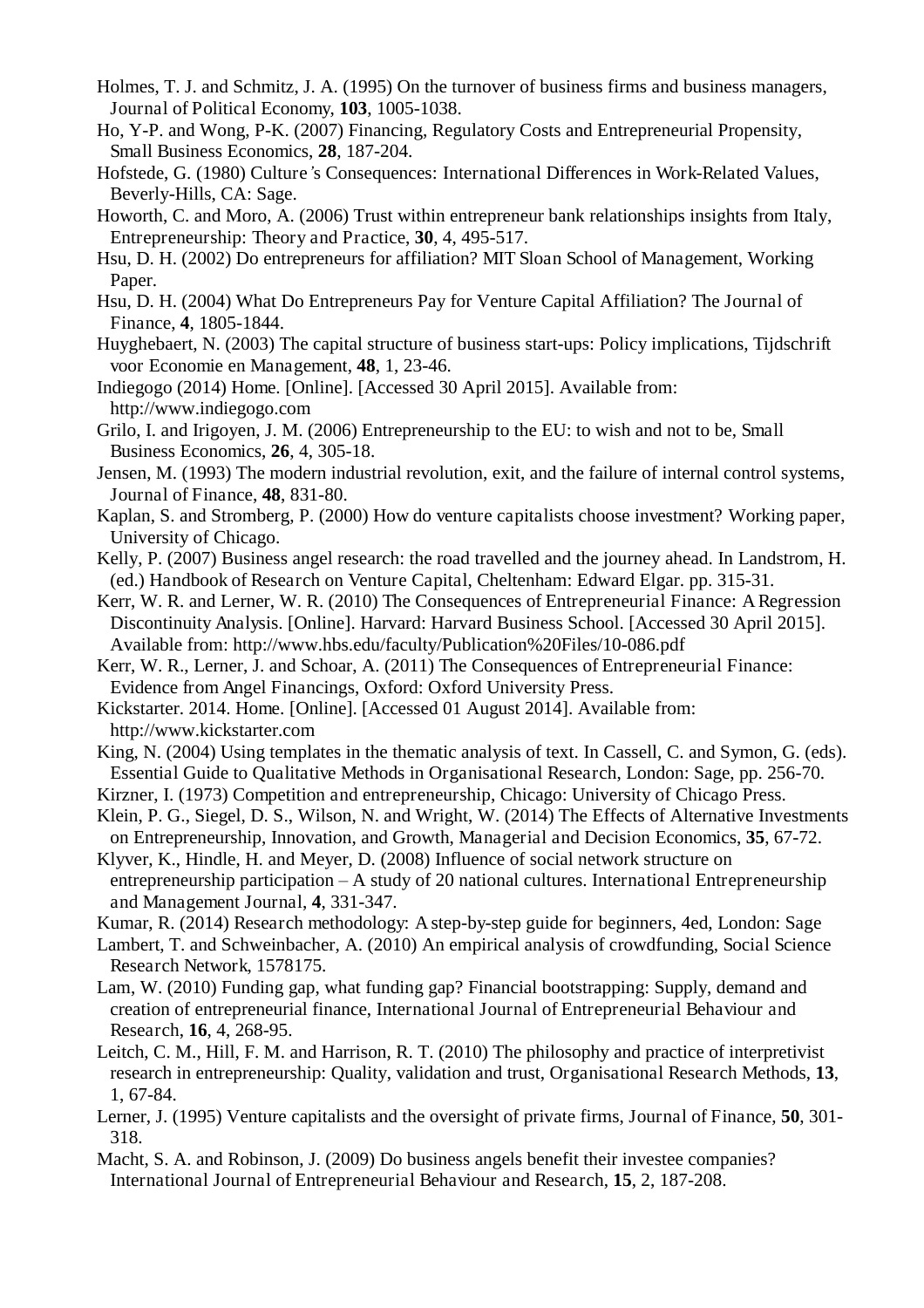- Macht, S. A. and Weatherston, J. (2014) The Benefits of Online Crowdfunding for Fund-Seeking Business Ventures, Strategic Change, **23**, 1-14.
- Mahmud, S. (2013) Prospects of Angel Finance and Venture Capitalist Finance in Bangladesh, Journal of Economics and Finance, **2**, 3, 61-66.
- Marshall, M. N. (1996) Sampling for qualitative research. Family Practice, **13**, 6, 522-6.
- Marshall, C. and Rossman, G. B. (2006) Designing Qualitative Research, 4ed, London: Sage.
- Mason, C. and Harrison, R. (1999) Venture Capital: Rationale, Aims and Scope, Venture Capital, **1**, 1-46.
- Massolution (2013) 2013 Crowdfunding Report.
- McClelland, D. C. (1961) The Achieving Society, Princeton, NJ: Van Nostrand.
- McKeon, A. J. (1996) Where and How to Raise Finance, 2ed. Cirencester: Management Books.
- McLaney, E. (2006) Business Finance: Theory and Practice, 7e, London: Pearson Education.
- Miller, R. L. (2007) Research Life Stories and Family Histories, London: Sage.
- Morgan, S. J. and Symon, G. (2004) Electronic interviews in organisational research. In Cassell, C. and Symon, G. (eds.) Essential Guide to Qualitative Methods in Organisational Research. London: Sage.
- Mosey, S. and Wright, M. (2007) From human capital to social capital: a longitudinal study of technology-based academic entrepreneurs, Entrepreneurship: Theory and Practice, **31**, 6, 909-35.
- Munck, C. and Saublens, C. (2005) Introduction to business angels and business angels network activities in Europe. [Online]. [Accessed 25 August 2014]. Available from: http://www.eban.org/download/toolkit%20-%20EN.pdf
- Ordanini, A., Miceli, L. and Pizzetti, M. 2011. Crowd-funding: transforming customers into investors through innovative service platforms, Journal of Service Management, **22**, 4, 413-70.
- Patel, P. C., Fiet, J. O. and Sohl, J. E. (2007) Bootstrapping to buffer a venture's core commercialisation processes, Paper presented at Academy of Management Conference, August, Philadelphia, USA.
- Politis, D. (2008) Business and value added: what do we know and where do we go? Venture Capital, **10**, 2, 127-47.
- Powney, J. and Watts, M. (1987) Interviewing in Educational Research, London: Routledge and Kegan Paul.
- Rindova, V., Barry, D., and Ketchen, D. (2009) Entrepreneuring as emancipation, Academy of Management Review, **34**, 3, 447-491.
- Sahlman, W. (1990) The structure and governance of venture capital organisations, Journal of Financial Economics, **27**, 473-521.
- Saunders, M., Lewis, P. and Thornhill, A. (2009) Research methods for business students, 5ed, London: Pearson.
- Schumpeter, J. (1934) Capitalism, socialism, and democracy, New York: Harper and Row.
- Schwienbacher, A. and Larralde, B. (2012) Crowdfunding of small entrepreneurial ventures, In Cummings, D. (ed.). The Oxford Handbook of Entrepreneurial Finance. Oxford University Press: Oxford, pp. 369-91.
- Shane, S. and Venkataraman, S. (2000) The Promise of Entrepreneurship as a Field of Research, The Academy of Management Review, **25**, 1, 217-226.
- Simon, H. A. (1955) A behavioural model of rational choice, Quarterly Journal of Economics, **69**, 99-118.
- Simon, H. A. (1956) Rational choice and structure of the environment, Psychological Review, **63**, 129-38.
- Spencer, A., Kirchoff, B. and White, C. (2008) Entrepreneurship, innovation and wealth distribution: The essence of creative destruction, International Small Business Journal, **28**, 5, 9- 26.
- Stiglitz, J. and Weiss, A. (1981) Credit rationing in markets with imperfect information, American Economic Review, **71**, 393-410.